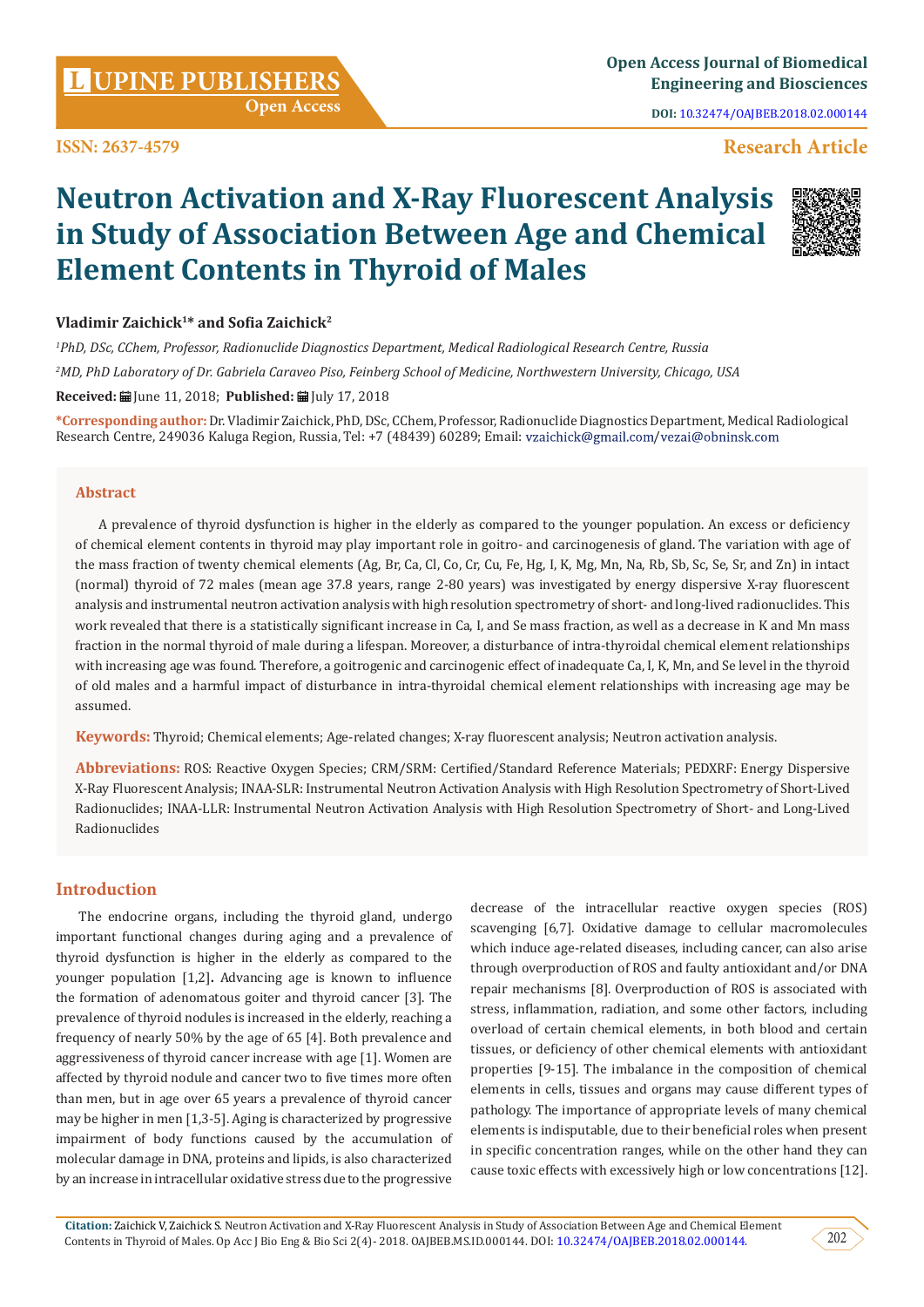In our previous studies [16-23] the high mass fraction of iodine and some other chemical element were observed in intact human thyroid gland when compared with their levels in non-thyroid soft tissues of the human body. However, the age-dependence of chemical element mass fraction in thyroid of adult and, particularly, elderly males is still need to be evaluated. One valuable way to elucidate the situation is to compare the mass fractions of chemical elements in young adult (the control group) with those in older adult and geriatric thyroid. The findings of the excess or deficiency of chemical element contents in thyroid and the perturbations of their relative proportions in glands of adult and elderly males may indicate their roles in a higher prevalence of thyroid dysfunction in the elderly population [24].

The reliable data on chemical element mass fractions in normal geriatric thyroid is apparently extremely limited. There are multiple studies reporting chemical element content in human thyroid, using chemical techniques and instrumental methods [25-42]. However, majority of the analytical methods currently used and validated for the determination of major and trace elements in thyroid and other human organs are based on techniques requiring sample digestion. The most frequently used digestion procedures are the traditional dry ashing and high-pressure wet digestion that cause destruction of organic matter of the sample. Sample digestion is a critical step in elemental analysis and due to the risk of contamination and analytes loss, a digestion step contributes to the systematic uncontrolled analysis errors [43-45]. Moreover, only a few of the previous studies employed quality control using certified/standard reference materials (CRM/SRM) for determination of the chemical element mass fractions. Therefore, sample-nondestructive technique like energy dispersive X-ray fluorescent analysis (EDXRF) as well as instrumental neutron activation analysis with high resolution spectrometry of short- and long-lived radionuclides (INAA-SLR and INAA-LLR, respectively) combined with a quality assurance using CRM/SRM is good alternatives for multi-element determination in the samples of thyroid parenchyma.

There were three aims in this study. The primary purpose of the study was to determine reliable values for chemical element mass fractions in the normal (intact) thyroid of subjects ranging from children to elderly males using EDXRF, INAA-SLR, and INAA-LLR. The second aim was to compare the chemical mass fractions determined in thyroid gland of age group 2 (adults and elderly persons aged 36 to 80 years), with those of group 1 (from 2 to 35 years) as well as to find the correlations between age and chemical element contents, and the final aim was to find the inter-correlations of chemical elements in normal thyroid of males and their changes with age. All studies were approved by the Ethical Committee of the Medical Radiological Research Centre. All procedures performed in studies involving human participants were in accordance with the ethical standards of the institutional and/or national research committee and with the 1964 Helsinki declaration and its later amendments or comparable ethical standards.

#### **Materials and Methods**

Samples of the human thyroid were obtained from randomly selected autopsy specimens of 72 males (European-Caucasian) aged 2 to 80 years. All the deceased were citizens of Obninsk and had undergone routine autopsy at the Forensic Medicine Department of City Hospital, Obninsk. Subjects were divided into two age groups, group 1 with 2-35 years  $(22.3 \pm 1.4$  years, M $\pm$ SEM, n=36) and group 2 with  $36-80$  years ( $53.3\pm2.5$  years, M $\pm$ SEM, n=36). These groups were selected to reflect the condition of thyroid tissue in the children, teenagers, young adults and first period of adult life (group 1) and in the second period of adult life as well as in old age (group 2). The available clinical data were reviewed for each subject. None of the subjects had a history of an intersex condition, endocrine disorder, or other chronic disease that could affect the normal development of the thyroid. None of the subjects were receiving medications or used any supplements known to affect thyroid chemical element contents. The typical causes of sudden death of most of these subjects included trauma or suicide and also acute illness (cardiac insufficiency, stroke, embolism of pulmonary artery, alcohol poisoning).

All right lobes of thyroid glands were divided into two portions using a titanium scalpel [46]. One tissue portion was reviewed by an anatomical pathologist while the other was used for the chemical element content determination. A histological examination was used to control the age norm conformity as well as the unavailability of micro adenomatosis and latent cancer. After the samples intended for chemical element analysis were weighed, they were transferred to -20°C and stored until the day of transportation in the Medical Radiological Research Center, Obninsk, where all samples were freeze-dried and homogenized [47-49]. For EDXRF the pounded sample weighing about 8 mg was applied to the piece of Scotch tape serving as an adhesive fixing backing [50,51]. To determine the contents of the elements by comparison with a known standard, aliquots of commercial, chemically pure compounds were used [52]. The microliter standards prepared from aliquots of commercially available pure compounds were placed on disks made of thin, ashfree filter papers fixed on the Scotch tape pieces and dried in a vacuum.

The sample weighing about 100 mg was used for chemical element measurement by INAA-SLR. The samples for INAA-SLR were sealed separately in thin polyethylene films washed beforehand with acetone and rectified alcohol. The sealed samples were placed in labeled polyethylene ampoules. Biological synthetic standards (BSS) prepared from phenol-formaldehyde resins were used as standards [52]. In addition to BSS, aliquots of commercially available pure compounds were also used. The sample weighing about 50 mg was used for trace element measurement by INAA-LLR. The samples for INAA-LLR were wrapped separately in a highpurity aluminum foil washed with rectified alcohol beforehand and placed in a nitric acid-washed quartz ampoule. BSS were used as standards [52]. Ten subsamples of the Certified Reference Materials

203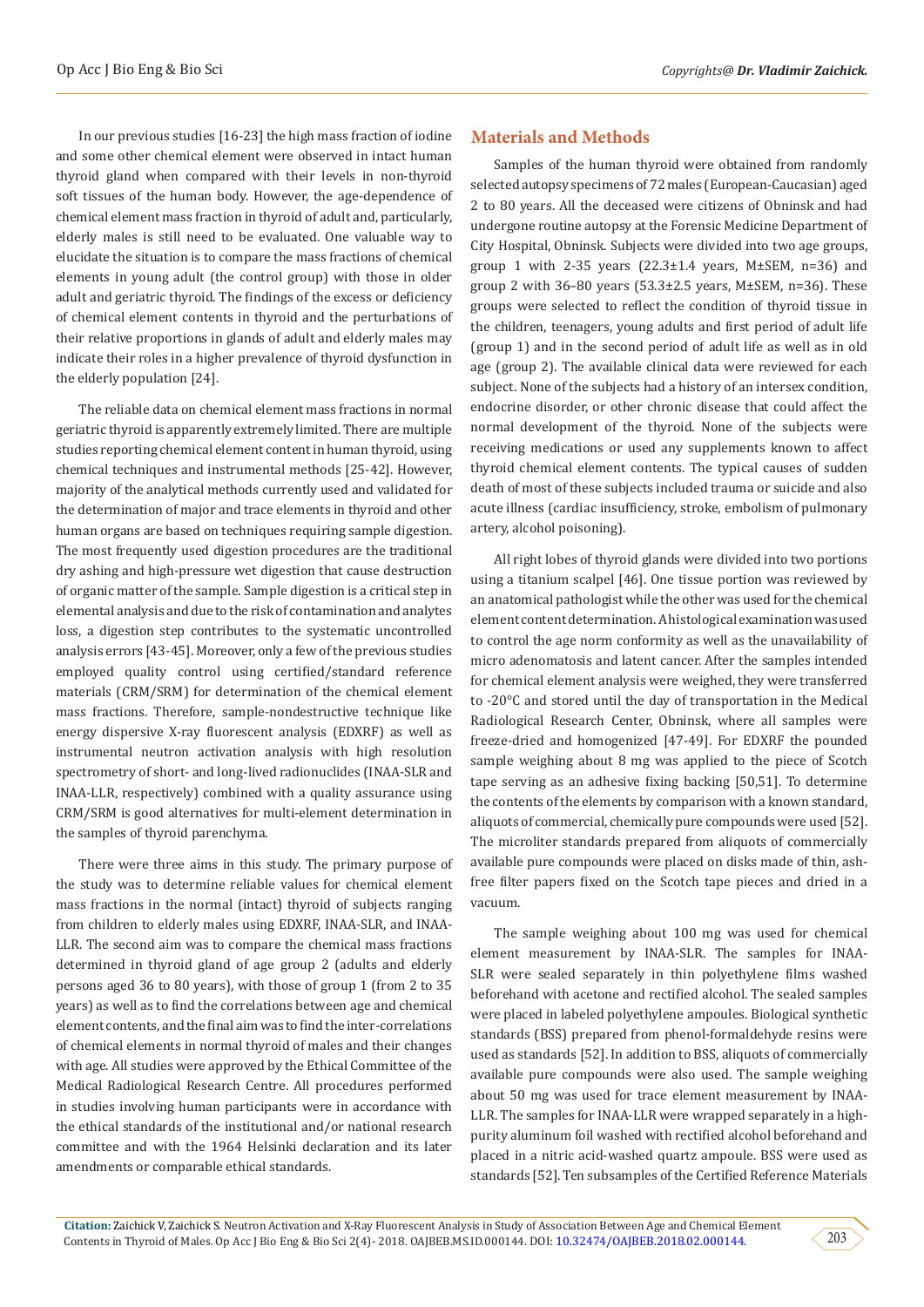(CRM) IAEA H-4 (animal muscle) and IAEA HH-1 (human hair) were analyzed to estimate the precision and accuracy of results obtained by EDXRF, INAA-SLR, and INAA-LLR. In each method the CRMs subsamples were prepared and analyzed in the same way as the samples of thyroid tissue.

The facility for EDXRF included an annular <sup>109</sup>Cd source with an activity of 2.56 G Bq, Si (Li) detector and portable multichannel analyzer combined with a PC. Its resolution was 270 eV at the 5.9 keV line of 55Fe-source. The duration of the Br, Cu, Fe, Rb, Sr, and Zn measurements was 60 min. The intensity of K<sub>α</sub>-line of Br, Cu, Fe, Rb, Sr, and Zn for samples and standards was estimated on calculation basis of the total area of the corresponding photopeak in the spectra. The trace element content was calculated by the relative way of comparing between intensities of K<sub>α</sub>-lines for samples and standards. More details of the facility and method of analysis were presented in our previous publication [50,51]. A horizontal channel equipped with the pneumatic rabbit system of the WWR-c research nuclear reactor was used for INAA-SLR. The neutron flux in the channel was  $1.7 \times 10^{13}$ n cm<sup>-2</sup> s<sup>-1</sup>. Ampoules with thyroid tissue samples, SSB, intra laboratory-made standards, and certified reference material were put into polyethylene rabbits and then irradiated separately for 180s. Copper foils were used to assess neutron flux. The measurement of each sample was made twice, 1 and 120 min after irradiation. The duration of the first and second measurements was 10 and 20 min, respectively. Spectrometric measurements were performed using a coaxial 98-cm3 Ge (Li) detector and a spectrometric unit (NUC 8100), including a PCcoupled multichannel analyzer. Resolution of the spectrometric unit was 2.9-keV at the <sup>60</sup>Co 1,332-keV line. Details of used nuclear reactions, radionuclides, and gamma-energies were reported in our earlier publications concerning the INAA chemical element contents in human scalp hair [53].

A vertical channel of nuclear reactor was applied to determine the content of trace elements by INAA-LLR. The quartz ampoule with thyroid samples, standards, and certified reference material was soldered, positioned in a transport aluminum container and exposed to a 24-hour neutron irradiation in a vertical channel with a neutron flux of 1.3⋅10<sup>13</sup> n⋅cm<sup>-2</sup>⋅s<sup>-1</sup>. Ten days after irradiation

samples were reweighed and repacked. The samples were measured for period from 10 to 30 days after irradiation. The duration of measurements was from 20 min to 10 hours subject to pulse counting rate. The gamma spectrometer included the 100 cm3 Ge (Li) detector and on-line computer-based MCA system. The spectrometer provided a resolution of 1.9 keV on the <sup>60</sup>Co 1332 keV line. Details of used nuclear reactions, radionuclides, and gammaenergies were presented in our earlier publications concerning the INAA chemical element contents in human prostate and scalp hair [53,54]. A dedicated computer program for INAA mode optimization was used [55]. All thyroid samples were prepared in duplicate, and mean values of chemical element contents were used in final calculation. Using Microsoft Office Excel, a summary of the statistics, including, arithmetic mean, standard deviation, standard error of mean, minimum and maximum values, median, percentiles with 0.025 and 0.975 levels was calculated for chemical element contents. The difference in the results between two age groups was evaluated by the parametric Student's t-test and non-parametric Wilcoxon-Mann-Whitney U-test. For the construction of "age – chemical element mass fraction" diagrams (including lines of trend with age) and the estimation of the Pearson correlation coefficient between age and chemical element mass fraction as well as between different chemical elements the Microsoft Office Excel programs were also used. To identify the trend of the age dependency of chemical element contents, we applied approximation methods using exponential, linear, polynomial, logarithmic and power function. The maximum of corresponding values of  $\mathbb{R}^2$  parameter, reflecting the accuracy of approximation, was used for the selection of function.

#### **Results and Discussion**

A good agreement of our results for the Ag, Br, Ca, Cl, Co, Cr, Cu, Fe, Hg, I, K, Mg, Mn, Na, Rb, Sb, Sc, Se, Sr, and Zn mass fractions with the certified values of CRM IAEA H-4 and CRM IAEA HH-1 (human hair) (Table 1) as well as the similarity of the means of the Br, Fe, Rb, and Zn mass fractions in the normal thyroid of male determined by both EDXRF and INAA methods (Table 2) demonstrates an acceptable precision and accuracy of the results obtained in the study and presented in Tables 3-8 and Figure 1.

**Table 1:** EDXRF, INAA-SLR and INAA-LLR data of chemical element contents in certified reference material IAEA H-4 (animal muscle) and IAEA HH-1 (human hair) compared to certified values ((mg/kg, dry mass basis).

| <b>Element</b> | IAEA H-4<br>animal muscle   | This work<br>results | <b>IAEA HH-1</b><br>human hair | This work<br>results |
|----------------|-----------------------------|----------------------|--------------------------------|----------------------|
|                |                             |                      |                                |                      |
| Ag             | $\overline{\phantom{a}}$    | $0.033 \pm 0.008$    | $0.19 \pm 0.06$ <sup>b</sup>   | $0.18 \pm 0.05$      |
| <b>Br</b>      | $4.1 \pm 1.1$ <sup>a</sup>  | $5.0 \pm 09$         | $4.2 \pm 2.1$ <sup>b</sup>     | $3.9 \pm 1.6$        |
| Ca             | $188 + 5$                   | $238 + 59$           | $522 \pm 160$ <sup>a</sup>     | $525 \pm 42$         |
| C <sub>1</sub> | $1890 \pm 130$ <sup>b</sup> | 1950±230             | 2265±478ª                      | $2210\pm340$         |
| Co             | $0.0027 \pm 0.0010^b$       | $0.0034\pm0.0008$    | $5.97 \pm 0.42$ <sup>a</sup>   | $5.4 \pm 1.1$        |
| Cr             | $0.06 \pm 0.04^b$           | $0.071 \pm 0.010$    | $0.27 \pm 0.16^b$              | $\leq 0.3$           |

**Citation:** Zaichick V, Zaichick S. Neutron Activation and X-Ray Fluorescent Analysis in Study of Association Between Age and Chemical Element Contents in Thyroid of Males. Op Acc J Bio Eng & Bio Sci 2(4)- 2018. OAJBEB.MS.ID.000144. DOI: [10.32474/OAJBEB.2018.02.000144](http://dx.doi.org/10.32474/OAJBEB.2018.02.000144).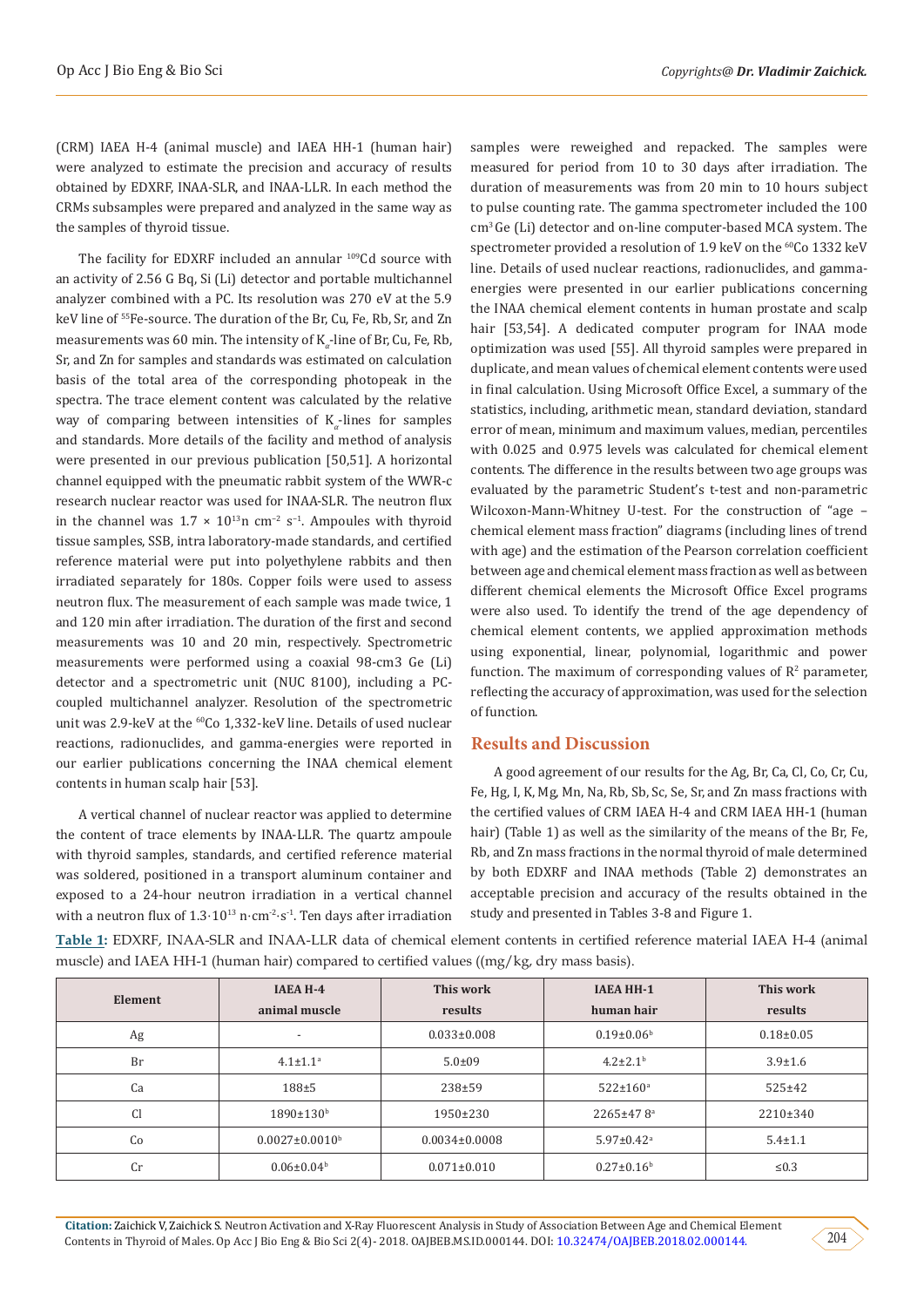| Cu          | $4.0 \pm 1.0^a$                  | $3.9 \pm 1.1$       | $10.2 \pm 3.2$ <sup>a</sup>    | $\overline{\phantom{a}}$ |
|-------------|----------------------------------|---------------------|--------------------------------|--------------------------|
| Fe          | $49.1 \pm 6.5^a$                 | $47.0 \pm 1.0$      | $23.7 \pm 3.1$ <sup>a</sup>    | $25.1 \pm 4.3$           |
| Hg          | $0.014 \pm 0.005$ <sup>b</sup>   | $0.015 \pm 0.004$   | $1.70 \pm 0.09^{\text{a}}$     | $1.54 \pm 0.14$          |
| I           | $0.08 \pm 0.10^b$                | < 1.0               | $20.3 \pm 8.9$ <sup>b</sup>    | $19.1 \pm 6.2$           |
| $\mathbf K$ | 15840±1440 <sup>a</sup>          | 16200±3800          | $9.2 \pm 5.2^{\rm b}$          | $10.7 + 4.0$             |
| Mg          | $1050 \pm 140^{\rm a}$           | 1100±190            | $62.0 \pm 9.6$ <sup>b</sup>    | $64.7 \pm 18.6$          |
| Mn          | $0.52 \pm 0.08$ <sup>a</sup>     | $0.55 \pm 0.11$     | $0.85 \pm 0.25$ <sup>a</sup>   | $0.93 \pm 0.16$          |
| Na          | $2060 \pm 330$ <sup>a</sup>      | 2190±140            | $12.6 + 4.$                    | $14.0 \pm 2.7$           |
| Rb          | $18.7 \pm 3.5^{\circ}$           | $22 + 4$            | $0.94 \pm 0.09^{\rm b}$        | $0.89 \pm 0.17$          |
| Sb          | $0.0056 \pm 0.0031$ <sup>b</sup> | $0.0061 \pm 0.0021$ | $0.031 \pm 0.010$ <sup>b</sup> | $0.033 \pm 0.009$        |
| Sc          | $0.0059 \pm 0.0034$ <sup>b</sup> | $0.0015 \pm 0.0009$ | $\overline{\phantom{a}}$       | $\overline{\phantom{a}}$ |
| Se          | $0.28 \pm 0.08$ <sup>a</sup>     | $0.281 \pm 0.014$   | $0.35 \pm 0.02$ <sup>a</sup>   | $0.37 \pm 0.08$          |
| Sr          | $\overline{\phantom{a}}$         | <1                  | $0.82 \pm 0.16$ <sup>b</sup>   | $1.24 \pm 0.57$          |
| Zn          | $86.3 \pm 11.5^a$                | $91\pm2$            | $174 \pm 9^a$                  | $173 + 17$               |

Table 2: Comparison of the mean values (M±SEM) of the chemical element mass fractions (mg/kg, dry mass basis) in the normal thyroid of male obtained by both EDXRF and INAA methods.

| Element | EDXRF $(1)$    | INAA(2)         | $\Delta = [(M1 - M2)/M1] \cdot 100\%$ |  |  |
|---------|----------------|-----------------|---------------------------------------|--|--|
| Br      | $10.8 \pm 1.3$ | $13.7 \pm 1.0$  | $-26.8$                               |  |  |
| Fe      | $221 \pm 13$   | $222 \pm 12$    | $-0.45$                               |  |  |
| Rb      | $10.0 \pm 0.9$ | $7.89 \pm 0.58$ | 21.1                                  |  |  |
| Zn      | $122 + 5$      | $103 \pm 6$     | 15.6                                  |  |  |



**Figure 1:** Data sets of individual Ca, I, K, Mn, and Se mass fraction values in the normal thyroid of males and their trend lines.

**Citation:** Zaichick V, Zaichick S. Neutron Activation and X-Ray Fluorescent Analysis in Study of Association Between Age and Chemical Element Contents in Thyroid of Males. Op Acc J Bio Eng & Bio Sci 2(4)- 2018. OAJBEB.MS.ID.000144. DOI: [10.32474/OAJBEB.2018.02.000144.](http://dx.doi.org/10.32474/OAJBEB.2018.02.000144)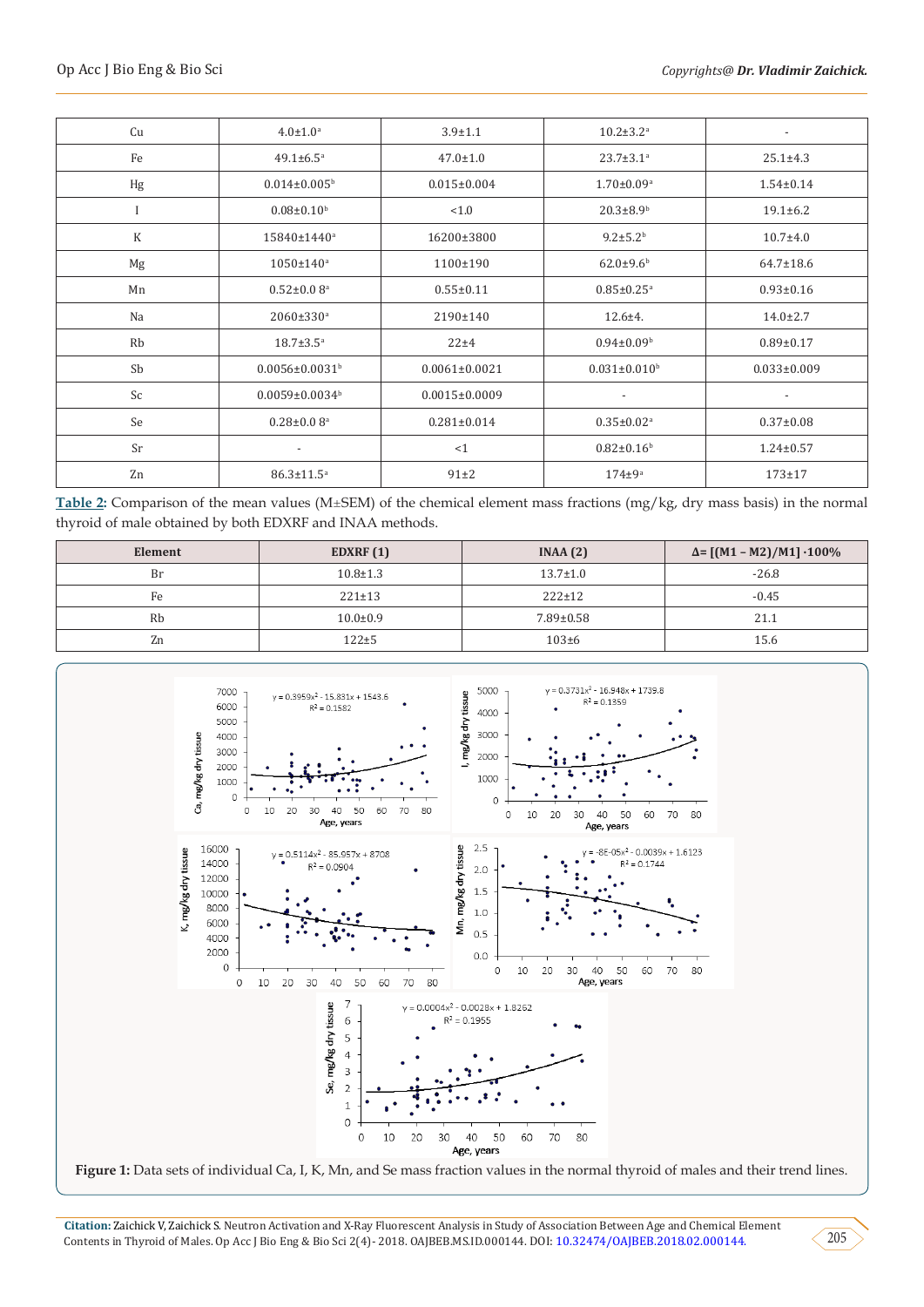The obtained means for Br, Ca, Cl, Cr, Cu, Fe, I, K, Mg, Mn, Na, Rb, Sb, Sc, Se, and Zn mass fraction, as shown in Table 4, agree well with the medians of mean values reported by other researches for the human thyroid, including samples received from persons who died from different non-thyroid diseases [25-42]. The obtained means for Ag and Co are an order of magnitude lower while the mean for

Sr is an order of magnitude higher than the median of previously

**Median of means (n)\***

**Element**

reported data. However, they are inside the ranges of previously reported data. A number of values for chemical element mass fractions were not expressed on a dry mass basis by the authors of the cited references. Hence we calculated these values using published data for water 75% [31] and ash 4.16% on dry mass basis [56] contents in thyroid of adults.

**Published data [Reference] This work**

**Maximum of means M or M±SD, (n)\*\***

**Table 4:** Median, minimum and maximum value of means Ag, Br, Ca, Cl, Co, Cr, Cu, Fe, Hg, J, K, Mg, Mn, Na, Rb, Sb, Sc, Se, Sr, and Zncontents in the normal thyroid according to data from the literature in comparison with our results (mg/kg, dry mass basis).

> **Minimum of means M or M±SD, (n)\*\***

Ag 0.25 (12) 0.000784 (16) [25] 1.20±1.24 (105) [26] 0.0156±0.0155

| Br             | 18.1 (11)                                                                                                                                     | 5.12 (44) [25]              | 284±44 (14) [27]      | $12.3 \pm 7.9$      |
|----------------|-----------------------------------------------------------------------------------------------------------------------------------------------|-----------------------------|-----------------------|---------------------|
| Ca             | 1600 (17)                                                                                                                                     | 840±240 (10) [28]           | 3800±320 (29) [28]    | 1703±1048           |
| C <sub>1</sub> | 6800(5)                                                                                                                                       | $804\pm80(4)[29]$           | $8000$ (-) [30]       | 3449±1450           |
| Co             | 0.336(17)                                                                                                                                     | $0.026 \pm 0.031$ (46) [31] | 70.4±40.8 (14) [27]   | $0.0352 \pm 0.0234$ |
| Cr             | 0.69(17)                                                                                                                                      | 0.105(18)[32]               | $24.8\pm2.4$ (4) [29] | $0.520 \pm 0.286$   |
| Cu             | 6.1(57)                                                                                                                                       | 1.42 (120) [33]             | 220±22 (10) [29]      | $4.25 \pm 1.47$     |
|                |                                                                                                                                               |                             |                       |                     |
|                |                                                                                                                                               |                             |                       |                     |
|                | Citation: Zaighigh V. Zaighigh C. Noutron Activation and V. Day Fluorescent Anglycia in Ctudy of Association Petusen Age and Chemical Floment |                             |                       |                     |

mean, standard deviation, standard error of mean, minimal and maximal values, median, percentiles with 0.025 and 0.975 levels) Sr, and Zn mass fractions in intact (normal) thyroid of males.

Table 3 represents certain statistical parameters (arithmetic

**Table 3:** Some statistical parameters of Ag, Br, Ca, Cl, Co, Cr, Cu, Fe, Hg, I, K, Mg, Mn, Na, Rb, Sb, Sc, Se, Sr, and Zn mass fraction (mg/kg, dry mass basis) in the normal thyroid of male.

| Gender | <b>Element</b> | $\mathbf M$ | <b>SD</b> | <b>SEM</b> | Min    | <b>Max</b> | <b>Median</b> | P 0.025 | P0.975 |
|--------|----------------|-------------|-----------|------------|--------|------------|---------------|---------|--------|
| Males  | Ag             | 0.0156      | 0.0155    | 0.0021     | 0.0017 | 0.0800     | 0.0104        | 0.0018  | 0.0661 |
| $n=72$ | Br             | 12.3        | 7.9       | 1.0        | 1.90   | 40.7       | 10.0          | 2.50    | 34.8   |
|        | Ca             | 1703        | 1048      | 131        | 414    | 6230       | 1470          | 452     | 4163   |
|        | <b>Cl</b>      | 3449        | 1450      | 219        | 1030   | 5920       | 3470          | 1262    | 5657   |
|        | Co             | 0.0352      | 0.0234    | 0.0031     | 0.0046 | 0.124      | 0.0302        | 0.0113  | 0.101  |
|        | Cr             | 0.520       | 0.286     | 0.041      | 0.130  | 1.30       | 0.414         | 0.152   | 0.980  |
|        | Cu             | 4.25        | 1.47      | 0.20       | 1.10   | 7.50       | 4.15          | 1.78    | 7.39   |
|        | Fe             | 222         | 88        | 11         | 51.0   | 478        | 224           | 70.4    | 414    |
|        | Hg             | 0.0461      | 0.0391    | 0.0053     | 0.0091 | 0.180      | 0.0324        | 0.0102  | 0.150  |
|        | $\mathbf{I}$   | 1786        | 940       | 118        | 220    | 4205       | 1742          | 239     | 3808   |
|        | K              | 6289        | 2594      | 329        | 2440   | 14300      | 5670          | 2622    | 12670  |
|        | Mg             | 306         | 143       | 19         | 99.0   | 930        | 287           | 107     | 572    |
|        | Mn             | 1.31        | 0.49      | 0.07       | 0.510  | 2.30       | 1.30          | 0.534   | 2.21   |
|        | Na             | 6820        | 1781      | 214        | 3050   | 13453      | 6680          | 3861    | 11350  |
|        | Rb             | 8.97        | 5.04      | 0.64       | 2.90   | 29.4       | 8.10          | 3.26    | 22.6   |
|        | Sb             | 0.108       | 0.076     | 0.010      | 0.0047 | 0.308      | 0.0965        | 0.0095  | 0.291  |
|        | Sc             | 0.0051      | 0.0036    | 0.0012     | 0.0005 | 0.0118     | 0.0044        | 0.0007  | 0.0112 |
|        | Se             | 2.36        | 1.34      | 0.17       | 0.530  | 5.80       | 1.96          | 0.804   | 5.70   |
|        | Sr             | 4.52        | 3.27      | 0.43       | 0.100  | 13.7       | 3.55          | 0.443   | 12.4   |
|        | Zn             | 113         | 39        | 4.9        | 38.9   | 221        | 109           | 51.1    | 200    |

of the Ag, Br, Ca, Cl, Co, Cr, Cu, Fe, Hg, I, K, Mg, Mn, Na, Rb, Sb, Sc, Se,

**M±SD**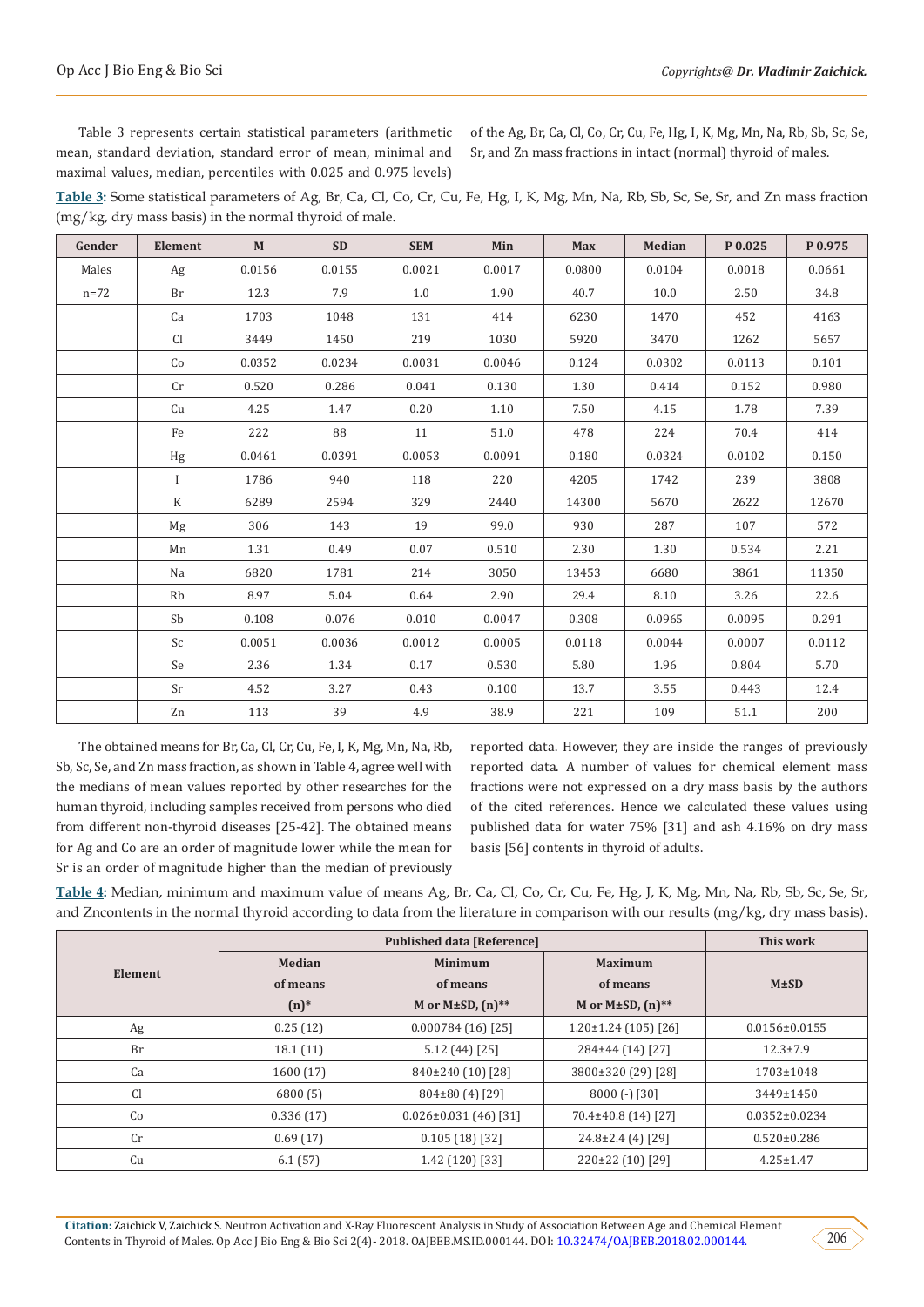| Fe | 252 (21)  | 56 (120) [33]                 | 2444±700 (14) [27]            | $222 \pm 88$        |
|----|-----------|-------------------------------|-------------------------------|---------------------|
| Hg | 0.08(13)  | $0.0008 \pm 0.0002$ (10) [28] | 396±40 (4) [29]               | $0.0461 \pm 0.0391$ |
|    |           |                               |                               |                     |
|    | 1888 (95) | 159±8 (23) [34]               | 5772±2708 (50) [35]           | 1786±940            |
| K  | 4400 (17) | $46.4\pm4.8$ (4) [29]         | 6090 (17) [36]                | 6289±2594           |
| Mg | 390(16)   | $3.5$ (-) [37]                | 840±400 (14) [38]             | 306±143             |
| Mn | 1.82(36)  | $0.44 \pm 11$ (12) [39]       | $69.2 \pm 7.2$ (4) [29]       | $1.31 \pm 0.49$     |
| Na | 8000(9)   | 438 $(-)$ [40]                | 10000±5000 (11) [38]          | 6820±1781           |
| Rb | 12.3(9)   | ≤0.85 $(29)$ [28]             | 294±191 (14) [27]             | $8.97 \pm 5.04$     |
| Sb | 0.105(10) | $0.040\pm0.003$ (-) [40]      | 4.0 $(-)$ [41]                | $0.108 \pm 0.076$   |
| Sc | 0.009(4)  | $0.0018 \pm 0.0003$ (17) [42] | $0.0135 \pm 0.0045$ (10) [28] | $0.0051 \pm 0.0036$ |
| Se | 2.61(17)  | $0.95 \pm 0.08$ (29) [28]     | 756±680 (14) [27]             | $2.36 \pm 1.34$     |
| Sr | 0.73(9)   | $0.55 \pm 0.26$ (21) [32]     | $46.8 \pm 4.8(4)$ [29]        | $4.52 \pm 3.27$     |
| Zn | 118 (51)  | $32(120)$ [33]                | 820±204 (14) [27]             | $113+39$            |

To estimate the effect of age on the chemical element contents we examined two age groups, described above (Table 5). In addition, the Pearson correlation coefficient between age and chemical element mass fraction was calculated (Table 6). Figure 1 shows the individual data sets for the Ca, I, K, Mn, and Se mass fraction in all samples of thyroid, and also lines of trend with age. Since the age dependency of these element contents was best described by a polynomial function, this approximation was reflected in Figure 1. A statistically significant age-related increase in Se as well as decrease in K and Mn mass fraction was observed in thyroid of males when two age groups were compared (Table 5). In second group of males with mean age 53.3 years the mean of K and Mn mass fraction in

thyroids were 19% and 24%, respectively, lower while the mean of Se was 44% higher than in thyroids of the first age group (mean age 22.3 years). A statistically significant increase in Se and also decrease in K and Mn mass fraction with age was confirmed by the Pearson's coefficient of correlation between age and mass fractions of these elements (Table 6). Moreover, a statistically significant increase in Ca, and I mass fraction with increasing of age was shown by the positive Pearson's coefficient of correlation between age and mass fractions of these elements (Table 6 & Figure 1). As per author's current information, no published data referring to agerelated changes of Ag, Br, Ca, Cl, Co, Cr, Cu, Fe, Hg, I, K, Mg, Mn, Na, Rb, Sb, Sc, Se, Sr, and Zn mass fractions in human thyroid is available.

Table 5: Differences between mean values (M±SEM) of Ag, Br, Ca, Cl, Co, Cr, Cu, Fe, Hg, I, K, Mg, Mn, Na, Rb, Sb, Sc, Se, Sr, and Zn mass fraction (mg/kg, dry mass basis) in the normal male thyroid of two age groups (AG).

|                |                             |                              | Male thyroid tissue |                        | Ratio      |
|----------------|-----------------------------|------------------------------|---------------------|------------------------|------------|
| <b>Element</b> | AG1<br>2-35 years<br>$n=36$ | AG2<br>36-80 years<br>$n=35$ | t-test<br>p<        | U-test<br>$\mathbf{p}$ | AG2 to AG1 |
| Ag             | $0.0159 \pm 0.0035$         | $0.0152 \pm 0.0020$          | 0.862               | >0.05                  | 0.96       |
| Br             | $10.5 \pm 1.3$              | $13.8 \pm 1.6$               | 0.102               | >0.05                  | 1.31       |
| Ca             | 1495±107                    | 1899±230                     | 0.118               | >0.05                  | 1.27       |
| Cl             | 3403±374                    | 3478±273                     | 0.872               | >0.05                  | 1.02       |
| Co             | $0.0363 \pm 0.0049$         | $0.0339 \pm 0.0034$          | 0.692               | >0.05                  | 0.93       |
| Cr             | $0.518 \pm 0.057$           | $0.523 \pm 0.061$            | 0.947               | >0.05                  | 1.01       |
| Cu             | $3.93 \pm 0.27$             | $4.58 \pm 0.28$              | 0.098               | >0.05                  | 1.17       |
| Fe             | $219 \pm 16$                | $226 \pm 15$                 | 0.755               | >0.05                  | 1.03       |
| Hg             | $0.0455 \pm 0.0080$         | $0.0467 \pm 0.0071$          | 0.917               | >0.05                  | 1.03       |
| I              | 1627±164                    | 1930±169                     | 0.203               | >0.05                  | 1.19       |
| $\rm K$        | 7015±435                    | 5651±465                     | 0.036               | < 0.01                 | 0.81       |
| $_{\rm Mg}$    | 326±20                      | 286±33                       | 0.3                 | >0.05                  | 0.88       |
| Mn             | $1.50 \pm 0.09$             | $1.14 \pm 0.08$              | 0.006               | < 0.01                 | 0.76       |
| Na             | 6978±321                    | 6675±289                     | 0.485               | >0.05                  | 0.96       |
| Rb             | $9.15 \pm 0.82$             | $8.75 \pm 1.04$              | 0.764               | >0.05                  | 0.96       |
| Sb             | $0.113 \pm 0.013$           | $0.103 \pm 0.016$            | 0.641               | >0.05                  | 0.91       |

207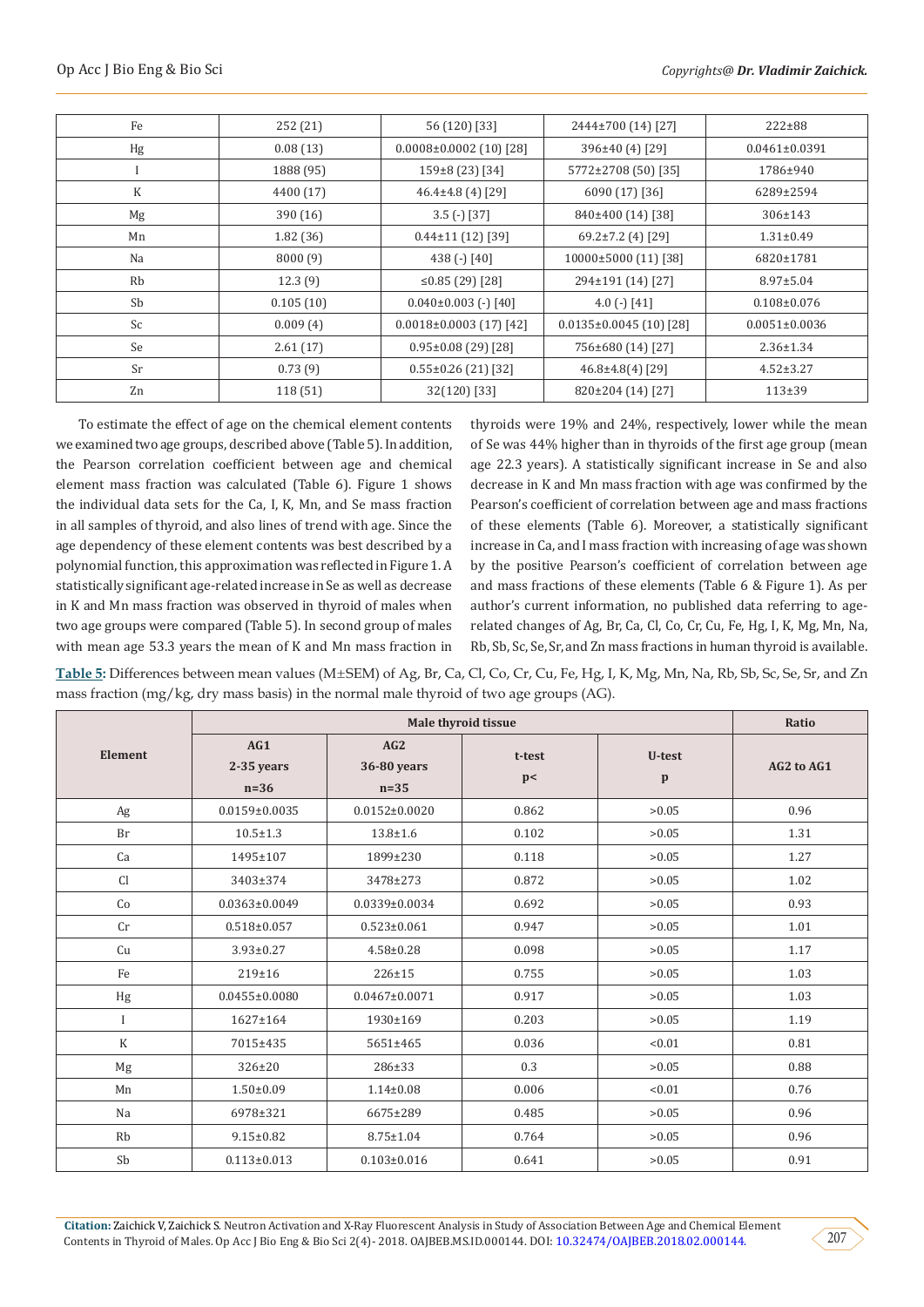| Sc | $0.0052 \pm 0.0012$ | $0.0050 \pm 0.0024$ | 0.949 | >0.05 | 0.96 |
|----|---------------------|---------------------|-------|-------|------|
| Se | 1.98±0.20           | $2.85 \pm 0.28$     | 0.015 | £0.01 | 1.44 |
| Sr | $4.15 \pm 0.51$     | $4.94 \pm 0.71$     | 0.373 | >0.05 | 1.19 |
| Zn | $105 \pm 6.6$       | $122 \pm 7.0$       | 0.081 | >0.05 | 1.16 |

**Table 6:** Correlations between age (years) and chemical element mass fractions (mg/kg, dry mass basis) in the normal thyroid of male (r – coefficient of correlation).

| Element | Ag       | <b>Br</b> | Ca                | $\mathbf{C}$<br>u | Co        | Cr      | Cu      | Fe                | Hg   |                   |
|---------|----------|-----------|-------------------|-------------------|-----------|---------|---------|-------------------|------|-------------------|
| $\sim$  | $-0.12$  | 0.14      | 0.37 <sup>b</sup> | 0.11              | $-0.12$   | $-0.07$ | 0.22    | $-0.13$           | 0.21 | 0.33 <sup>a</sup> |
| Element | л        | Mg        | Mn                | Na                | <b>Rb</b> | Sb      | Sc      | <b>Se</b>         | Sr   | Zn                |
| $\sim$  | $-0.29a$ | $-0.10$   | $-0.41^{\rm b}$   | $-0.12$           | $-0.02$   | 0.01    | $-0.07$ | 0.43 <sup>b</sup> | 0.03 | 0.11              |

The data of inter-correlation calculations (values of *r* – coefficient of correlation) including all chemical elements identified by us in the normal thyroid of males aged 2-35 and 36-80 years are presented in Table 7 and Table 8, respectively. A significant direct correlation, for example, between the I and Br, I and Ca, I and Sb, I and Se, I and Zn mass fractions as well as an inverse correlation between I and Hg, I and Mg, I and Na mass fractions was seen in male thyroid of the first age group (Table 7). In age group 2 many correlations between chemical elements in thyroid found in the age group 1 are no longer evident (Table 8). For example, correlations between I-Br, I-Ca, I-Hg, I-Mg, I-Se, I-Zn, existed in the age from 2 to 35 years, disappeared but new direct I-Ag and I-Co as well as new

inverse correlation I-K, I-Sc, and I-Sr were arisen. Thus, if we accept the levels and relationships of chemical element mass fraction in thyroid glands of males in the age range 2 to 35 years as a norm, we must conclude that after age 35 years the level of Ca, I, K, Mn and Se, as well as relationships of chemical elements in thyroid significantly changed. If some positive correlations between the elements in the group 1 were predictable (e.g., I-Br), the interpretation of other observed relationships and their perturbation with age requires further study for a complete understanding. No published data on inter-correlations of Ag, Br, Ca, Cl, Co, Cr, Cu, Fe, Hg, I, K, Mg, Mn, Na, Rb, Sb, Sc, Se, Sr, and Zn mass fractions in human thyroid and agerelated changes of these inter-correlations was found.

**Table 7:** Intercorrelations of the chemical element mass fractions in the normal thyroid of male aged 2-35 years (r – coefficient of correlation).

| Element      | Ag                | <b>Br</b>            | Ca                  | Cl                   | Co                   | cr                  | Cu                   | Fe                | Hg                   | $\bf{I}$             |
|--------------|-------------------|----------------------|---------------------|----------------------|----------------------|---------------------|----------------------|-------------------|----------------------|----------------------|
| $_{\rm Ag}$  | 1.00              | 0.14                 | $-0.21$             | $-0.14$              | 0.64c                | 0.47a               | $-0.24$              | 0.19              | $-0.15$              | $-0.16$              |
| <b>Br</b>    | 0.14              | 1.00                 | 0.41 <sup>a</sup>   | $-0.06$              | 0.41a                | 0.01                | $-0.09$              | 0.07              | $-0.45$ <sup>a</sup> | 0.42 <sup>a</sup>    |
| Ca           | $-0.21$           | 0.41 <sup>a</sup>    | 1.00                | $-0.18$              | $-0.12$              | $-0.39a$            | $-0.15$              | $-0.21$           | $-0.02$              | 0.52 <sup>b</sup>    |
| Cl           | $-0.14$           | $-0.06$              | $-0.18$             | 1.00                 | $-0.41$ <sup>a</sup> | 0.24                | 0.02                 | 0.29              | $0.5 8$ <sup>a</sup> | $-0.28$              |
| Co           | 0.64 <sup>c</sup> | $0.41$ <sup>a</sup>  | $-0.12$             | $-0.41$ <sup>a</sup> | 1.00                 | $0.45$ <sup>a</sup> | $-0.03$              | 0.23              | $-0.4\;8^{\rm a}$    | 0.01                 |
| Cr           | 0.47a             | 0.01                 | $-0.39a$            | 0.24                 | $0.45$ <sup>a</sup>  | 1.00                | 0.29                 | 0.37 <sup>a</sup> | $-0.50b$             | $-0.02$              |
| Cu           | $-0.24$           | $-0.09$              | $-0.15$             | 0.02                 | $-0.03$              | 0.29                | 1.00                 | $0.33^{a}$        | $-0.17$              | 0.25                 |
| Fe           | 0.19              | 0.07                 | $-0.21$             | 0.29                 | 0.23                 | 0.37a               | $0.33^{a}$           | 1.00              | $-0.12$              | $-0.30$              |
| Hg           | $-0.15$           | $-0.45$ <sup>a</sup> | $-0.02$             | $0.5 8$ <sup>a</sup> | $-0.48$ <sup>a</sup> | $-0.50b$            | $-0.17$              | $-0.12$           | 1.00                 | $-0.39a$             |
| $\mathbf{I}$ | $-0.16$           | 0.42 <sup>a</sup>    | 0.52 <sup>b</sup>   | $-0.28$              | 0.01                 | $-0.02$             | 0.25                 | $-0.30$           | $-0.39a$             | 1.00                 |
| $\rm K$      | 0.25              | $-0.07$              | $-0.28$             | $-0.37$              | 0.18                 | 0.01                | $-0.24$              | $-0.03$           | 0.15                 | $-0.17$              |
| Mg           | 0.01              | 0.26                 | 0.04                | 0.13                 | 0.27                 | 0.11                | $-0.10$              | 0.13              | 0.03                 | $-0.33$ <sup>a</sup> |
| Mn           | $-0.10$           | 0.4s                 | 0.34 <sup>a</sup>   | $-0.06$              | $0.33^{a}$           | 0.04                | $-0.09$              | 0.33a             | $-0.08$              | 0.05                 |
| Na           | $-0.15$           | 0.06                 | $-0.21$             | 0.30                 | 0.14                 | 0.25                | $-0.10$              | 0.43              | 0.16                 | $-0.42$ <sup>a</sup> |
| Rb           | $-0.04$           | 0.41 <sup>a</sup>    | $-0.18$             | 0.11                 | 0.29                 | 0.44a               | 0.36 <sup>a</sup>    | 0.17              | $-0.22$              | 0.10                 |
| Sb           | $-0.11$           | $0.3 8^{a}$          | $0.45^{\rm a}$      | $-0.64b$             | 0.22                 | 0.23                | 0.16                 | 0.02              | $-0.28$              | 0.36a                |
| Sc           | $-0.28$           | $-0.62$              | $-0.99a$            | $-0.74$              | 0.52                 | $0.94^{a}$          | 0.99a                | 0.95a             | $-0.06$              | $-0.28$              |
| Se           | $-0.11$           | 0.34a                | 0.59c               | $-0.52$ <sup>a</sup> | 0.13                 | 0.13                | 0.09                 | 0.01              | $-0.27$              | 0.3 8 <sup>a</sup>   |
| Sr           | 0.08              | 0.25                 | $0.41$ <sup>a</sup> | $-0.11$              | 0.15                 | $-0.05$             | $-0.35$ <sup>a</sup> | $0.34^{a}$        | $-0.01$              | 0.05                 |
| Zn           | $-0.08$           | 0.11                 | $-0.12$             | $-0.10$              | 0.29                 | 0.28                | 0.11                 | 0.37 <sup>a</sup> | $-0.01$              | 0.37a                |
| Element      | $\mathbf K$       | Mg                   | Mn                  | Na                   | Rb                   | Sb                  | Sc                   | Se                | Sr                   | Zn                   |
| Ag           | 0.25              | $0.01\,$             | $-0.10$             | $-0.15$              | $-0.04$              | $-0.11$             | $-0.28$              | $-0.11$           | 0.08                 | $-0.08$              |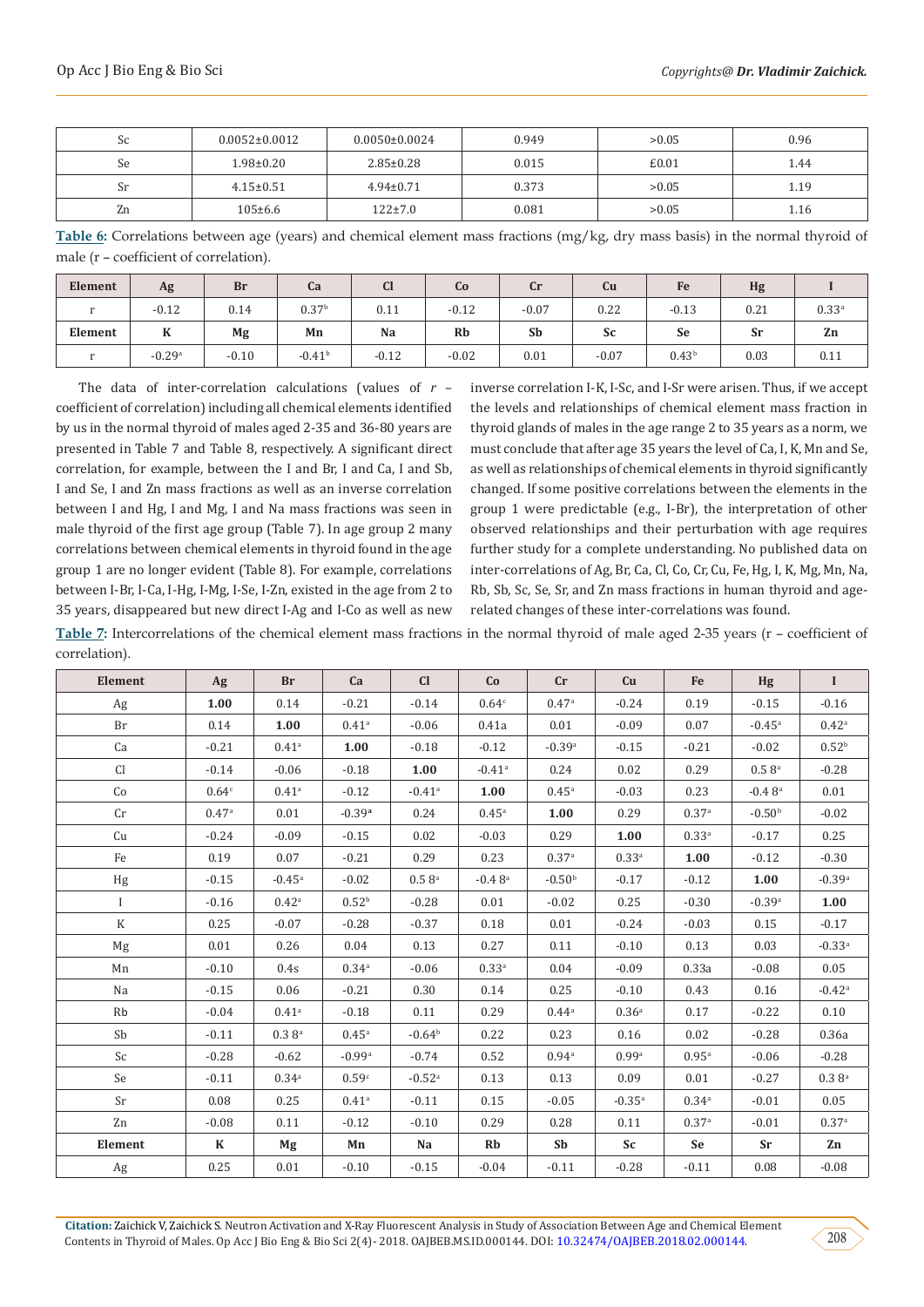| Br           | $-0.07$                  | 0.26                     | 0.46 <sup>a</sup>        | 0.06                 | 0.41 <sup>a</sup> | 0.3 8 <sup>a</sup> | $-0.62$                  | $0.34$ <sup>a</sup>  | 0.25                 | 0.11    |
|--------------|--------------------------|--------------------------|--------------------------|----------------------|-------------------|--------------------|--------------------------|----------------------|----------------------|---------|
| Ca           | $-0.28$                  | 0.04                     | 0.34 <sup>a</sup>        | $-0.21$              | $-0.18$           | $0.45^{\rm a}$     | $-0.99a$                 | 0.59c                | 0.41 <sup>a</sup>    | $-0.12$ |
| Cl           | $-0.37$                  | 0.13                     | $-0.06$                  | 0.30                 | 0.11              | $-0.64b$           | $-0.74$                  | $-0.52$ <sup>a</sup> | $-0.11$              | $-0.10$ |
| Co           | 0.18                     | 0.27                     | $0.33^{a}$               | 0.14                 | 0.29              | 0.22               | 0.52                     | 0.13                 | 0.15                 | 0.29    |
| Cr           | 0.01                     | 0.11                     | 0.04                     | 0.25                 | $0.44^{\rm a}$    | 0.23               | $0.94^{\circ}$           | 0.13                 | $-0.05$              | 0.28    |
| Cu           | $-0.24$                  | $-0.10$                  | $-0.09$                  | $-0.10$              | 0.36a             | 0.16               | 0.99a                    | 0.09                 | $-0.35$ <sup>a</sup> | 0.11    |
| Fe           | $-0.03$                  | 0.13                     | $0.33^{a}$               | 0.43                 | 0.17              | 0.02               | 0.95a                    | 0.01                 | $0.34^{a}$           | 0.37a   |
| Hg           | 0.15                     | 0.03                     | $-0.08$                  | 0.16                 | $-0.22$           | $-0.28$            | $-0.06$                  | $-0.27$              | $-0.01$              | $-0.01$ |
| $\mathbf{I}$ | $-0.17$                  | $-0.33$ <sup>a</sup>     | 0.05                     | $-0.42$ <sup>a</sup> | 0.10              | 0.36a              | $-0.28$                  | $0.3 8$ <sup>a</sup> | 0.05                 | 0.37a   |
| $\rm K$      | 1.00                     | 0.32 <sup>a</sup>        | $-0.28$                  | 0.25                 | 0.23              | 0.01               | $\overline{\phantom{a}}$ | $-0.12$              | 0.14                 | 0.46a   |
| Mg           | 0.32 <sup>a</sup>        | 1.00                     | 0.49 <sup>b</sup>        | 0.42 <sup>a</sup>    | 0.11              | 0.37a              |                          | $-0.09$              | 0.34 <sup>a</sup>    | 0.09    |
| Mn           | $-0.28$                  | 0.49 <sup>b</sup>        | 1.00                     | 0.09                 | 0.07              | $0.43^{\rm a}$     |                          | 0.15                 | 0.54 <sup>b</sup>    | 0.13    |
| Na           | 0.25                     | .42 <sup>a</sup>         | 0.09                     | 1.00                 | $-0.03$           | $-0.08$            | 0.95a                    | $-0.19$              | 0.18                 | 0.10    |
| Rb           | 0.23                     | 0.11                     | 0.07                     | $-0.03$              | 1.00              | 0.02               | 0.29                     | 0.08                 | $-0.13$              | 0.15    |
| Sb           | 0.01                     | 0.37a                    | 0.43 <sup>a</sup>        | $-0.08$              | 0.02              | 1.00               | $-0.26$                  | 0.58c                | $0.35$ <sup>a</sup>  | 0.03    |
| Sc           | $\overline{\phantom{a}}$ | $\overline{\phantom{a}}$ | $\overline{\phantom{a}}$ | 0.95a                | 0.29              | $-0.26$            | 1.00                     | 0.10                 | $-0.52$              | 0.19    |
| Se           | $-0.12$                  | $-0.09$                  | 0.15                     | $-0.19$              | 0.08              | 0.58c              | 0.10                     | 1.00                 | $0.42^{\rm a}$       | 0.21    |
| Sr           | 0.14                     | 0.34 <sup>a</sup>        | 0.54 <sup>b</sup>        | 0.18                 | $-0.13$           | $0.35^{a}$         | $-0.52$                  | 0.42 <sup>a</sup>    | 1.00                 | 0.26    |
| Zn           | 0.46 <sup>a</sup>        | 0.09                     | 0.13                     | 0.10                 | 0.15              | 0.03               | 0.19                     | 0.21                 | 0.26                 | 1.00    |
|              |                          |                          |                          |                      |                   |                    |                          |                      |                      |         |

**Table 8:** Intercorrelations of the chesmical element mass fractions in the normal thyroid of male aged 36-80 years (r – coefficient of correlation).

| Element        | Ag                   | <b>Br</b>            | Ca                | Cl                   | Co                   | Cr                  | Cu                   | Fe                   | Hg                   | $\mathbf{I}$      |
|----------------|----------------------|----------------------|-------------------|----------------------|----------------------|---------------------|----------------------|----------------------|----------------------|-------------------|
| Ag             | 1.00                 | 0.23                 | $-0.02$           | $-0.13$              | 0.18                 | $-0.01$             | $-0.08$              | $-0.42$ <sup>a</sup> | $-0.34$ <sup>a</sup> | 0.54 <sup>b</sup> |
| Br             | 0.23                 | 1.00                 | 0.26              | 0.01                 | 0.28                 | 0.01                | 0.28                 | 0.31                 | 0.22                 | 0.01              |
| Ca             | $-0.02$              | 0.26                 | 1.00              | $-0.66b$             | 0.76c                | 0.32                | $-0.19$              | 0.11                 | 0.02                 | 0.13              |
| C <sub>1</sub> | $-0.13$              | 0.01                 | $-0.66b$          | 1.00                 | $-0.41$ <sup>a</sup> | $-0.04$             | 0.24                 | 0.16                 | 0.08                 | 0.16              |
| Co             | 0.18                 | 0.28                 | 0.76c             | $-0.41$ <sup>a</sup> | 1.00                 | 0.50 <sup>a</sup>   | $-0.34$              | $-0.02$              | $-0.26$              | 0.39 <sup>a</sup> |
| Cr             | $-0.01$              | 0.01                 | 0.32              | $-0.04$              | 0.50 <sup>a</sup>    | 1.00                | $-0.14$              | $-0.13$              | $-0.24$              | 0.30              |
| Cu             | $-0.08$              | 0.28                 | $-0.19$           | 0.24                 | $-0.34$              | $-0.14$             | 1.00                 | 0.08                 | $0.3 8$ <sup>a</sup> | $-0.33$           |
| Fe             | $-0.42$ <sup>a</sup> | 0.31                 | 0.11              | 0.16                 | $-0.02$              | $-0.13$             | 0.08                 | 1.00                 | 0.48                 | $-0.14$           |
| Hg             | $-0.34$ <sup>a</sup> | 0.22                 | 0.02              | 0.08                 | $-0.26$              | $-0.24$             | $0.3 8^{\rm a}$      | 0.48                 | 1.00                 | $-0.17$           |
| $\mathbf{I}$   | 0.54 <sup>b</sup>    | 0.01                 | 0.13              | 0.39a                | 0.39 <sup>a</sup>    | 0.30                | $-0.33$              | $-0.14$              | $-0.17$              | 1.00              |
| K              | $-0.63c$             | 0.29                 | 0.13              | $-0.37a$             | $-0.10$              | 0.03                | $-0.07$              | 0.22                 | 0.28                 | $-0.32a$          |
| Mg             | $-0.28$              | $-0.37$ <sup>a</sup> | 0.02              | 0.56 <sup>a</sup>    | $-0.06$              | 0.18                | $-0.32$ <sup>a</sup> | 0.15                 | $-0.01$              | 0.19              |
| Mn             | $-0.24$              | 0.81c                | $0.34^{a}$        | $-0.21$              | 0.27                 | $-0.31$             | 0.07                 | 0.09                 | 0.51 <sup>b</sup>    | $-0.09$           |
| Na             | $-0.34$ <sup>a</sup> | 0.16                 | $-0.18$           | 0.39a                | 0.30                 | 0.16                | $-0.19$              | 0.23                 | $-0.31$              | $0.45^{\rm b}$    |
| Rb             | $-0.32$              | 0.20                 | 0.51 <sup>b</sup> | $-0.11$              | 0.54 <sup>b</sup>    | 0.21                | $-0.18$              | 0.21                 | 0.11                 | $-0.01$           |
| Sb             | $0.41$ <sup>a</sup>  | 0.36 <sup>a</sup>    | 0.31              | $-0.09$              | 0.64c                | 0.32                | $-0.33$ <sup>a</sup> | $-0.10$              | $-0.35$ <sup>a</sup> | 0.61c             |
| Sc             | $-0.16$              | $-0.19$              | 0.40              | $-0.30$              | 0.41                 | $-0.13$             | $-0.62$              | $-0.10$              | $-0.08$              | $-0.53b$          |
| Se             | 0.25                 | 0.23                 | 0.39a             | $-0.28$              | 0.61c                | 0.21                | $-0.02$              | $-0.24$              | $-0.15$              | 0.24              |
| Sr             | $-0.09$              | $-0.27$              | $-0.04$           | $-0.36a$             | 0.18                 | 0.10                | 0.25                 | $-0.35$ <sup>a</sup> | $-0.01$              | $-0.4$            |
| Zn             | 0.06                 | 0.10                 | 0.62c             | $-0.32$ <sup>a</sup> | 0.81c                | 0.34                | $-0.08$              | 0.23                 | $-0.15$              | 0.25              |
| Element        | $\mathbf K$          | Mg                   | Mn                | Na                   | <b>Rb</b>            | Sb                  | Sc                   | Se                   | <b>Sr</b>            | Zn                |
| Ag             | $-0.63c$             | $-0.28$              | $-0.24$           | $-0s.34a$            | $-0.32$              | $0.41$ <sup>a</sup> | $-0.16$              | 0.25                 | $-0.09$              | 0.06              |
| Br             | 0.29                 | $-0.37a$             | 0.81c             | 0.16                 | 0.20                 | 0.36a               | $-0.19$              | 0.23                 | $-0.27$              | 0.10              |
| Ca             | 0.13                 | 0.02                 | $0.34^{a}$        | $-0.18$              | 0.51 <sup>b</sup>    | 0.31                | 0.40                 | 0.39a                | $-0.04$              | 0.62c             |
| Cl             | $-0.37$ <sup>a</sup> | 0.56a                | $-0.21$           | 0.39a                | $-0.11$              | $-0.09$             | $-0.30$              | $-0.28$              | $-0.36a$             | $-0.32a$          |

209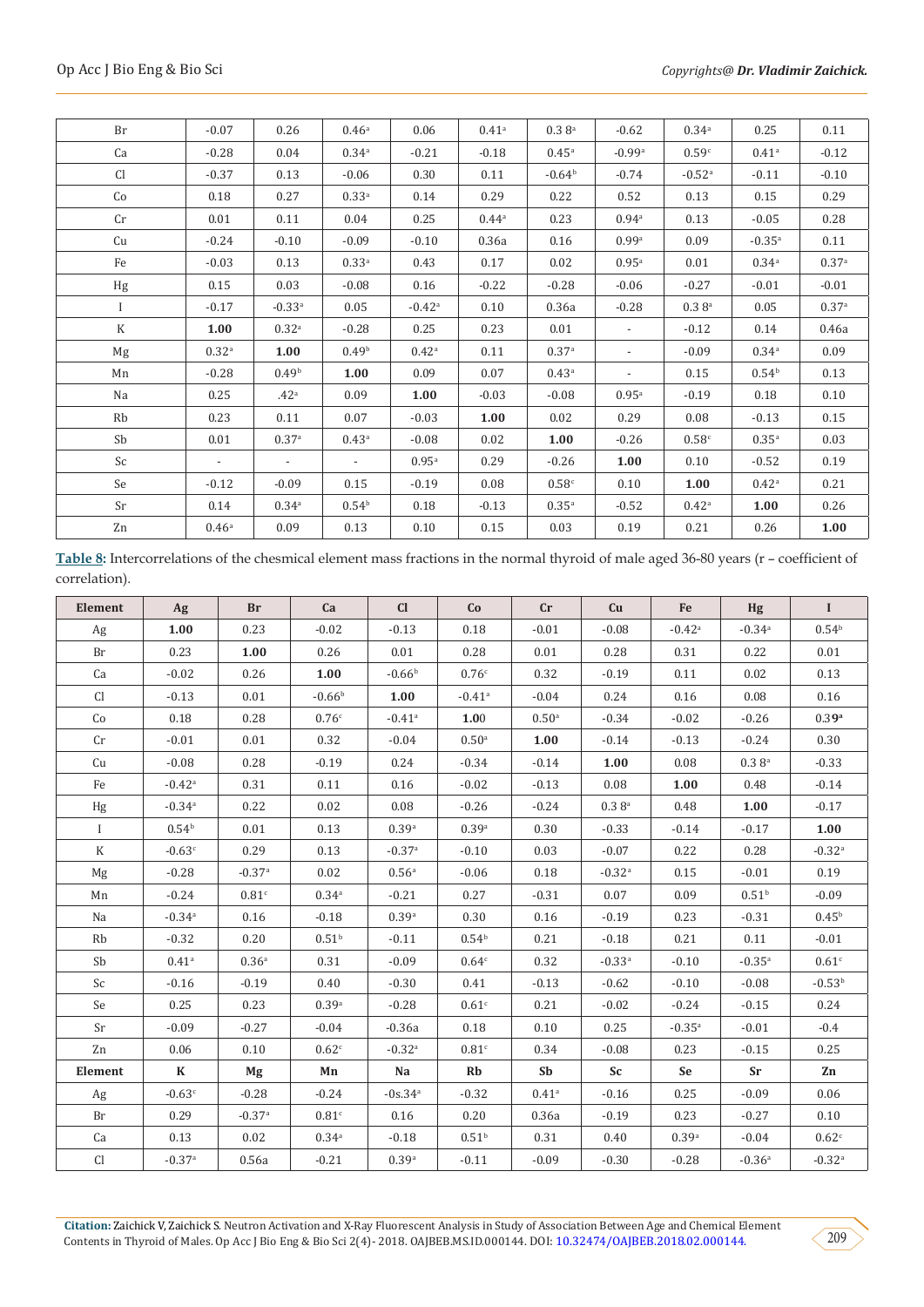| Co        | $-0.10$              | $-0.06$              | 0.27                 | 0.30                 | 0.54 <sup>b</sup> | 0.64 <sup>c</sup>    | 0.41     | 0.61 <sup>c</sup> | 0.18                 | 0.81c             |
|-----------|----------------------|----------------------|----------------------|----------------------|-------------------|----------------------|----------|-------------------|----------------------|-------------------|
| Cr        | 0.03                 | 0.18                 | $-0.31$              | 0.16                 | 0.21              | 0.32                 | $-0.13$  | 0.21              | 0.10                 | 0.34              |
| Cu        | $-0.07$              | $-0.32$ <sup>a</sup> | 0.07                 | $-0.19$              | $-0.18$           | $-0.33$ <sup>a</sup> | $-0.62$  | $-0.02$           | 0.25                 | $-0.08$           |
| Fe        | 0.22                 | 0.15                 | 0.09                 | 0.23                 | 0.21              | $-0.10$              | $-0.10$  | $-0.24$           | $-0.35a$             | 0.23              |
| Hg        | 0.28                 | $-0.01$              | $0.51^{b}$           | $-0.31$              | 0.11              | $-0.35$ <sup>a</sup> | $-0.08$  | $-0.15$           | $-0.01$              | $-0.15$           |
|           | $-0.32$ <sup>a</sup> | 0.19                 | $-0.09$              | $0.45^{\rm b}$       | $-0.01$           | 0.61 <sup>c</sup>    | $-0.53b$ | 0.24              | $-0.4$               | 0.25              |
| K         | 1.00                 | 0.77c                | $-0.19$              | $-0.15$              | $0.35^{a}$        | $-0.06$              | $-0.08$  | 0.01              | $0.3 8$ <sup>a</sup> | 0.14              |
| Mg        | 0.77c                | 1.00                 | $-0.27$              | 0.31                 | 0.67c             | 0.22                 | $-0.25$  | $-0.16$           | $-0.16$              | 0.29              |
| Mn        | $-0.19$              | $-0.27$              | 1.00                 | $-0.41$ <sup>a</sup> | 0.20              | $-0.24$              | 0.09     | 0.19              | $-0.09$              | $-0.03$           |
| Na        | $-0.15$              | 0.31                 | $-0.41$ <sup>a</sup> | 1.00                 | 0.11              | $0.44^{\rm a}$       | $-0.24$  | 0.08              | $-0.28$              | $0.42^{\rm a}$    |
| Rb        | 0.35a                | 0.67c                | 0.20                 | 0.11                 | 1.00              | 0.28                 | 0.40     | 0.36 <sup>a</sup> | $-0.20$              | 0.5               |
| Sb        | $-0.06$              | 0.22                 | $-0.24$              | 0.44a                | 0.28              | 1.00                 | $-0.21$  | 0.67c             | 0.18                 | 0.46 <sup>a</sup> |
| Sc        | $-0.08$              | $-0.25$              | 0.09                 | $-0.24$              | 0.40              | $-0.21$              | 1.00     | 0.31              | 0.51                 | 0.49              |
| Se        | 0.01                 | $-0.16$              | 0.19                 | 0.08                 | 0.36a             | 0.67c                | 0.31     | 1.00              | $0.43^{\circ}$       | 0.51 <sup>b</sup> |
| <b>Sr</b> | 0.3 8 <sup>a</sup>   | $-0.16$              | $-0.09$              | 0.28                 | $-0.20$           | 0.18                 | 0.51     | 0.43a             | 1.00                 | 0.02              |
| Zn        | 0.14                 | 0.29                 | $-0.03$              | 0.42 <sup>a</sup>    | 0.5               | 0.46 <sup>a</sup>    | 0.49     | 0.51 <sup>b</sup> | 0.02                 | 1.00              |

An age-related increase and excess in Ca mass fractions in thyroid tissue may contribute to harmful effects on the gland. There are good reasons for such speculations since many reviews and numerous papers raise the concern about role of Ca in the prostate, breast, lung and other organ malignant transformation [57-67]. Calcium ions  $Ca^{2+}$  are central to both cell proliferation and cell death [60]. Changes in cytosolic  $Ca^{2+}$  trigger events critical for tumorigenesis, such as cellular motility, proliferation and apoptosis [61]. An increased growth rate of cells is correlated with an increase in the intracellular calcium pool content [57,58]. Moreover, increases in cytosolic free  $Ca<sup>2+</sup>$  represent a ubiquitous signaling mechanism that controls a variety of cellular processes, including not only proliferation, but also cell metabolism and gene transcription [60]. Indeed, an increased level of Ca content in the thyroid tissue of old males reflects an increase in the intracellular calcium pool. Thus, an increase of Ca content in tissue and organs with age is a key feature in etiology of many benign and malignant tumors, including thyroid goiter and cancer. It is well known that excess in I mass fractions in thyroid tissue may contribute to harmful effects on the gland [19,21,68-71]. Because K<sup>+</sup> is mainly an intracellular electrolyte, a decreased level of K content in the thyroid tissue of old males might indicate an age-related decrease of ratio "thyroid cell mass – follicular colloid mass". From the other hand, mass fraction of Na does not change during a lifespan (Table 5). From this it follows that an intracellular Na<sup>+</sup> K+ ratio in thyroid of old males may be higher normal level. In turn, increasing intracellular Na+ K+ ratio is associated with a depolarization of the cell membrane [72]. The sustained depolarization of the cell membrane results in an increased rate of cell division and in that way with an increased risk of goiter, benign and malignant tumor of thyroid.

It was reported that intracellular Mn content was positively correlated with manganese-containing superoxide dismutase (Mn-SOD), suggesting that the intracellular Mn level is associated with Mn-SOD activity [73]. Thus, a decrease of Mn content in thyroid

parenchyma with age indicates the deficiency of antioxidant enzymes in the gland of old males. The high level of Se content found just in the thyroid gland of old males cannot be regarded as pure chance. The seleno-protein characterized as Se-dependent glutathione peroxidase (Se-GSH-Px) is involved in protecting cells from peroxidative damage. This enzyme may reduce tissue concentration of free radicals and hydroperoxides. It is particular important for the thyroid gland, because thyroidal functions involve oxidation of iodide, which is incorporated into thyroglobulin, the precursor of the thyroid hormones. For oxidation of iodide thyroidal cells produce a specific thyroid peroxidase using of physiologically generated hydrogen-peroxide  $(H_2O_2)$  as a cofactor [74]. It follows that the thyroid parenchyma must be continuously exposed to a physiological generation of  $H_2O_2$  and in normal conditions must be a balance between levels of Se (as Se-GSH-Px) and  $H_2O_2$ . Thus, it might be assumed that the elevated level of Se in thyroid of old males reflects an increase in concentration of free radicals and hydroperoxides in male gland at age above 60 years.

#### **Conclusion**

The combination of energy dispersive X-ray fluorescent analysis with instrumental neutron activation analysis with high resolution spectrometry of short- and long-lived radionuclides is a useful analytical tool for the non-destructive determination of chemical element content in the thyroid tissue samples. This combination allows determine the mean of content for 20 chemical elements: Ag, Br, Ca, Cl, Co, Cr, Cu, Fe, Hg, I, K, Mg, Mn, Na, Rb, Sb, Sc, Se, Sr, and Zn. Our data elucidate that there is a statistically significant increase in Ca, I, and Se mass fraction, as well as a decrease in K and Mn mass fraction in the normal thyroid of male during a lifespan. Moreover, a disturbance of intra-thyroidal chemical element relationships with increasing age was found. Therefore, a goitrogenic and carcinogenic effect of inadequate Ca, I, K, Mn, and Se level in the thyroid of old males and a harmful impact of disturbance in intra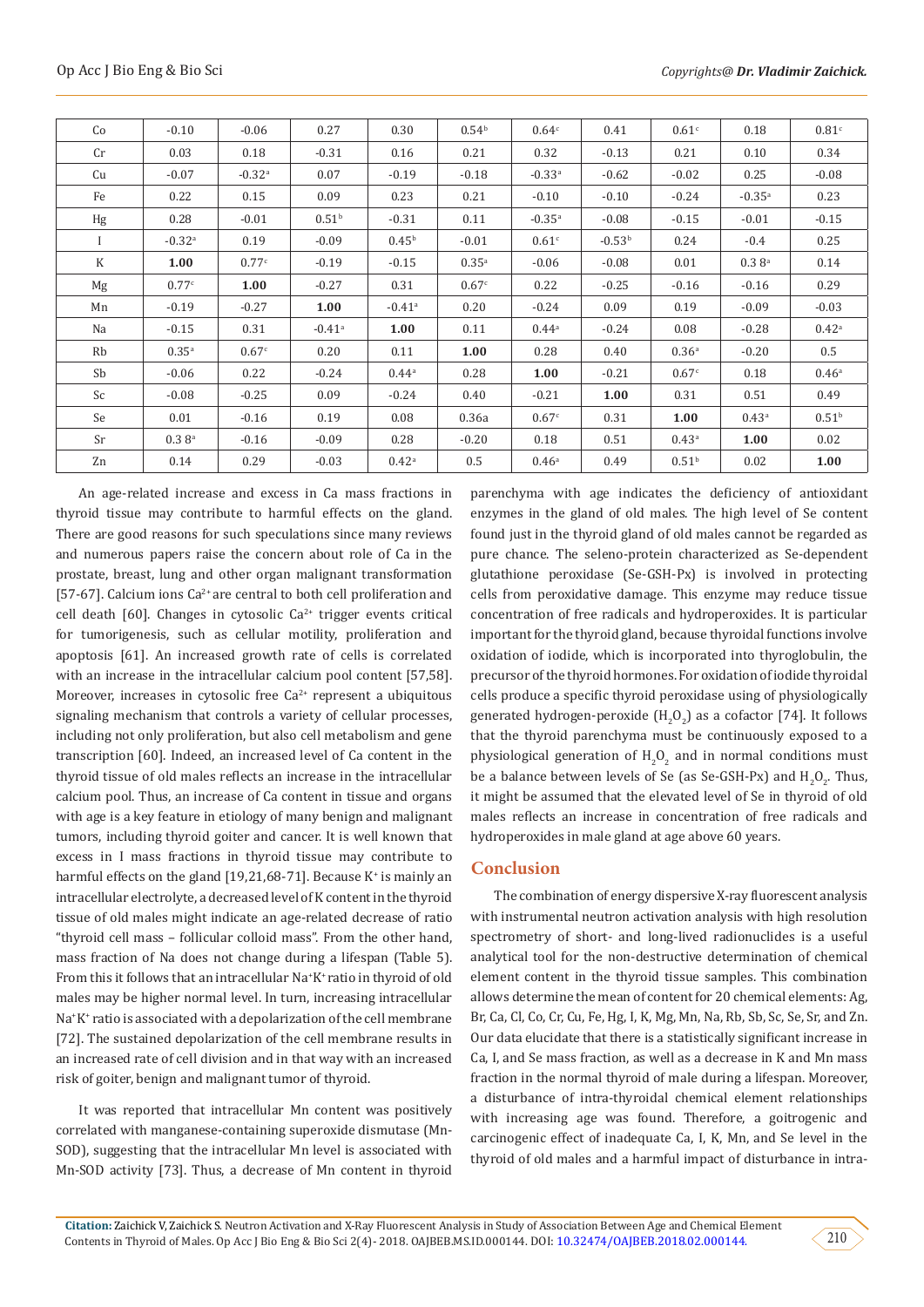thyroidal chemical element relationships with increasing age may be assumed.

#### **Acknowledgement**

We are grateful to Dr. Yu. Choporov, Head of the Forensic Medicine Department of City Hospital, Obninsk, for supplying thyroid samples.

#### **References**

- 1. [Mitrou P, Raptis SA, Dimitriadis G \(2011\) Thyroid disease in older](https://www.ncbi.nlm.nih.gov/pubmed/21719219)  [people. Maturitas 70\(1\): 5-9](https://www.ncbi.nlm.nih.gov/pubmed/21719219).
- 2. Gesing [A \(2015\) The thyroid gland and the process of aging. J Thyroid](https://www.ncbi.nlm.nih.gov/pmc/articles/PMC4480281/)  [Res \(Suppl 1\): A8.](https://www.ncbi.nlm.nih.gov/pmc/articles/PMC4480281/)
- 3. [Kwong N, Medici M, Angell TE \(2015\) The influence of patient age on](https://www.ncbi.nlm.nih.gov/pubmed/26465395)  [thyroid nodule formation, multinodularity, and thyroid cancer risk. J Clin](https://www.ncbi.nlm.nih.gov/pubmed/26465395)  [Endocrinol Metab 100: 434-440](https://www.ncbi.nlm.nih.gov/pubmed/26465395)
- 4. [Mazzaferri E \(1993\) Management of a solitary thyroid nodule. NEJM](https://www.ncbi.nlm.nih.gov/pubmed/8426623)  [328\(8\): 553-559](https://www.ncbi.nlm.nih.gov/pubmed/8426623)
- 5. [Smailyte G, Miseikyte-Kaubriene E, Kurtinaitis J \(2006\) Increasing](http://www.ncbi.nlm.nih.gov/pubmed/17156468)  [thyroid cancer incidence in Lithuania in 1978-2003. BMC Cancer 11\(6\):](http://www.ncbi.nlm.nih.gov/pubmed/17156468)  [284.](http://www.ncbi.nlm.nih.gov/pubmed/17156468)
- 6. [Olinski R, Siomek A, Rozalski R \(2007\) Oxidative damage to DNA and](https://www.ncbi.nlm.nih.gov/pubmed/17220955)  [antioxidant status in aging and age-related diseases. Acta Biochim Pol](https://www.ncbi.nlm.nih.gov/pubmed/17220955)  [54\(1\): 11-26.](https://www.ncbi.nlm.nih.gov/pubmed/17220955)
- 7. [Minelli A, Bellezza I, Conte C \(2009\) Oxidative stress-related aging: A](https://www.ncbi.nlm.nih.gov/pubmed/19121370)  [role for prostate cancer. Biochim Biophys Acta 1795\(2\): 83-91.](https://www.ncbi.nlm.nih.gov/pubmed/19121370)
- 8. [Klaunig JE, Kamendulis LM, Hocevar BA \(2010\) Oxidative stress and](http://www.ncbi.nlm.nih.gov/pubmed/20019356)  [oxidative damage in carcinogenesis. Toxicol Pathol 38\(1\): 96-109.](http://www.ncbi.nlm.nih.gov/pubmed/20019356)
- 9. Zaichick V, Zaichick S (1999) Role of zinc in prostatecancerogenesis. In: Anke M, et al, editors. Mengen und Spurenelemente, 19 Arbeitstagung. Jena: Friedrich-Schiller-Universitat 104-115.
- 10. [Järup L \(2003\) Hazards of heavy metal contamination. Br Med Bull 68:](http://www.ncbi.nlm.nih.gov/pubmed/14757716)  [167-182.](http://www.ncbi.nlm.nih.gov/pubmed/14757716)
- 11. [Zaichick V \(2004\) INAA and EDXRF applications in the age dynamics](https://link.springer.com/article/10.1023%2FB%3AJRNC.0000040879.45030.4f)  [assessment of Zn content and distribution in the normal human prostate.](https://link.springer.com/article/10.1023%2FB%3AJRNC.0000040879.45030.4f)  [J Radioanal Nucl Chem 262: 229-234.](https://link.springer.com/article/10.1023%2FB%3AJRNC.0000040879.45030.4f)
- 12. [Zaichick V \(2006\) Medical elementology as a new scientific discipline. J](https://link.springer.com/article/10.1007/s10967-006-0383-3)  [Radioanal Nucl Chem 269\(2\): 303-309.](https://link.springer.com/article/10.1007/s10967-006-0383-3)
- 13. [Toyokuni S \(2008\) Molecular mechanisms of oxidative stress-induced](file:///C:\Users\LPWEB-45\Desktop\pending\LUPIN\OAJBEB.MS.ID.000144\OAJBEB-RA-18-144_W\Molecular%20mechanisms%20of%20oxidative%20stress-induced%20carcinogenesis:%20from)  [carcinogenesis: from epidemiology to oxygenomics. IUBMB Life 60\(7\):](file:///C:\Users\LPWEB-45\Desktop\pending\LUPIN\OAJBEB.MS.ID.000144\OAJBEB-RA-18-144_W\Molecular%20mechanisms%20of%20oxidative%20stress-induced%20carcinogenesis:%20from)  [441-447.](file:///C:\Users\LPWEB-45\Desktop\pending\LUPIN\OAJBEB.MS.ID.000144\OAJBEB-RA-18-144_W\Molecular%20mechanisms%20of%20oxidative%20stress-induced%20carcinogenesis:%20from)
- 14. [Gupte A, Mumper RJ \(2009\) Elevated copper and oxidative stress in](https://www.ncbi.nlm.nih.gov/pubmed/18774652)  [cancer cells as a target for cancer treatment. Cancer Treat Rev 35\(1\):](https://www.ncbi.nlm.nih.gov/pubmed/18774652)  [32-46.](https://www.ncbi.nlm.nih.gov/pubmed/18774652)
- 15. [Lee JD, Wu SM, Lu LY \(2009\) Cadmium concentration and metallothionein](https://www.ncbi.nlm.nih.gov/pubmed/19586829)  [expression in prostate cancer and benign prostatic hyperplasia of](https://www.ncbi.nlm.nih.gov/pubmed/19586829)  [humans. Taiwan yi zhi 108\(7\): 554-559.](https://www.ncbi.nlm.nih.gov/pubmed/19586829)
- 16. [Zaichick V, Tsyb A, Vtyurin BM \(1995\) Trace elements and thyroid](https://www.ncbi.nlm.nih.gov/pubmed/7741233)  [cancer. Analyst 120\(3\): 817-821.](https://www.ncbi.nlm.nih.gov/pubmed/7741233)
- 17. [Zaichick V, Choporov Yu \(1996\) Determination of the natural level of](https://akademiai.com/doi/abs/10.1007/BF02036535?journalCode=10967)  [human intra-thyroid iodine by instrumental neutron activation analysis.](https://akademiai.com/doi/abs/10.1007/BF02036535?journalCode=10967)  [J Radioanal Nucl Chem 207: 153-161.](https://akademiai.com/doi/abs/10.1007/BF02036535?journalCode=10967)
- 18. [Zaichick V, Zaichick S \(1997\) Normal human intrathyroidal iodine. Sci](https://www.ncbi.nlm.nih.gov/pubmed/9373990)  [Total Environ 206\(1\): 39-56.](https://www.ncbi.nlm.nih.gov/pubmed/9373990)
- 19. Zaichick V (1998) Iodine excess and thyroid cancer. J Trace Elem Exp Med 11: 508-509.
- 20. Zaichick V (1998) *In vivo* and *in vitro* [application of energy-dispersive](http://www.scirp.org/(S(351jmbntvnsjt1aadkposzje))/reference/ReferencesPapers.aspx?ReferenceID=1490208) [XRF in clinical investigations: experience and the future. J Trace Elem](http://www.scirp.org/(S(351jmbntvnsjt1aadkposzje))/reference/ReferencesPapers.aspx?ReferenceID=1490208) [Exp Med 11: 509-510.](http://www.scirp.org/(S(351jmbntvnsjt1aadkposzje))/reference/ReferencesPapers.aspx?ReferenceID=1490208)
- 21. Zaichick V, Iljina T (1998) Dietary iodine supplementation effect on the rat thyroid 131I blastomogenic action. In: Anke M editors. Die Bedentung der Mengen- und Spurenelemente. 18. Arbeitstangung. Jena: Friedrich-Schiller-Universität, Germany, pp. 294-306.
- 22. [Zaichick V, Zaichick S \(1999\) Energy-dispersive X-ray fluorescence of](https://eurekamag.com/research/010/588/010588090.php) [iodine in thyroid puncture biopsy specimens. J Trace Microprobe Tech](https://eurekamag.com/research/010/588/010588090.php) [17\(2\): 219-232.](https://eurekamag.com/research/010/588/010588090.php)
- 23. Zaichick V (1999) Human intrathyroidal iodine in health and nonthyroidal disease. In: Abdulla M [Eds.]. New aspects of trace element research. London and Tokyo: Smith-Gordon and Nishimura, pp. 114-119.
- 24. [Zaichick V \(2000\) Relevance of, and potentiality for](https://www.tib.eu/en/search/id/BLSE%3ARN082624430/Relevance-of-and-Potentiality-for-in-Vivo-Intrathyroidal/) *in vivo* intrathyroidal iodine determination. In: *In Vivo* [Body Composition Studies. Ann N Y](https://www.tib.eu/en/search/id/BLSE%3ARN082624430/Relevance-of-and-Potentiality-for-in-Vivo-Intrathyroidal/) [Acad Sci 904: 630-632.](https://www.tib.eu/en/search/id/BLSE%3ARN082624430/Relevance-of-and-Potentiality-for-in-Vivo-Intrathyroidal/)
- 25. [Zhu H, Wang N, Zhang Y \(2010\) Element contents in organs and tissues](https://www.ncbi.nlm.nih.gov/pubmed/19959952) [of Chinese adult men. Health Phys 98\(1\): 61-73.](https://www.ncbi.nlm.nih.gov/pubmed/19959952)
- 26. Vlasova ZA (1969) Dynamics of trace element contents in thyroid gland in connection with age and atherosclerosis. Proceedings of the Leningrad Institute of Doctor Advanced Training 80:135-144.
- 27. [Salimi J, Moosavi K, Vatankhah S \(2004\) Investigation of heavy trace](https://inis.iaea.org/search/search.aspx?orig_q=RN:35074722) [elements in neoplastic and non-neoplastic human thyroid tissue: A study](https://inis.iaea.org/search/search.aspx?orig_q=RN:35074722) [by proton - induced X-ray emissions. Iran J Radiat Res 1\(4\): 211-216.](https://inis.iaea.org/search/search.aspx?orig_q=RN:35074722)
- 28. Boulyga, SF, [Zhuk IV, Lomonosova EM \(1997\) Determination of](https://link.springer.com/article/10.1007%2FBF02034238) [microelements in thyroids of the inhabitants of Belarus by neutron](https://link.springer.com/article/10.1007%2FBF02034238) [activation analysis using the k0-method. J Radioanal Nucl Chem 222:](https://link.springer.com/article/10.1007%2FBF02034238) [11-14.](https://link.springer.com/article/10.1007%2FBF02034238)
- 29. [Reddy SB, Charles MJ, Kumar MR \(2002\) Trace elemental analysis](https://www.researchgate.net/publication/223853105_Trace_elemental_analysis_of_adenoma_and_carcinoma_thyroid_by_PIXE_method) [of adenoma and carcinoma thyroid by PIXE method. Nucl Instrum.](https://www.researchgate.net/publication/223853105_Trace_elemental_analysis_of_adenoma_and_carcinoma_thyroid_by_PIXE_method) [Methods Phys Res B 196\(3-4\): 333-339.](https://www.researchgate.net/publication/223853105_Trace_elemental_analysis_of_adenoma_and_carcinoma_thyroid_by_PIXE_method)
- 30. [Woodard HQ, White DR \(1986\) The composition of body tissues. Brit J](https://www.birpublications.org/doi/10.1259/0007-1285-59-708-1209) [Radiol 708: 1209-1218.](https://www.birpublications.org/doi/10.1259/0007-1285-59-708-1209)
- 31. [Katoh Y, Sato T, Yamamoto Y \(2002\) Determination of multielement](https://www.ncbi.nlm.nih.gov/pubmed/12666826) [concentrations in normal human organs from the Japanese. Biol Trace](https://www.ncbi.nlm.nih.gov/pubmed/12666826) [Elem Res 90\(1-3\): 57-70.](https://www.ncbi.nlm.nih.gov/pubmed/12666826)
- 32. [Tipton IH, Cook MJ \(1963\) Trace elements in human tissue. Part II. Adult](https://journals.lww.com/health-physics/Abstract/1963/02000/Trace_Elements_in_Human_Tissue_Part_I__Methods.1.aspx) [subjects from the United States. Health Phys 9:103-145](https://journals.lww.com/health-physics/Abstract/1963/02000/Trace_Elements_in_Human_Tissue_Part_I__Methods.1.aspx).
- 33. Ataulchanov IA (1969) Age-related changes of manganese, cobalt, coper, zinc, and iron contents in the endocrine glands of females. Problemy Endocrinologii 15(2): 98-102.
- 34. Neimark II, Timoschnikov VM (1978) Development of carcinoma of the thyroid gland in person residing in the focus of goiter endemic. Problemy Endocrinilogii 24(3): 28-32.
- 35. [Zabala J, Carrion N, Murillo M \(2009\) Determination of normal human](https://www.sciencedirect.com/science/article/pii/S0946672X08001363) [intrathyroidal iodine in Caracas population. J Trace Elem Med Biol](https://www.sciencedirect.com/science/article/pii/S0946672X08001363) [23\(1\): 9-14.](https://www.sciencedirect.com/science/article/pii/S0946672X08001363)
- 36. [Forssen A \(1972\) Inorganic elements in the human body. Ann Med Exp](https://www.ncbi.nlm.nih.gov/pubmed/5081903) [Biol Fenn 50\(3\): 99-162.](https://www.ncbi.nlm.nih.gov/pubmed/5081903)
- 37. Kortev AI, Dontsov GI, Lyascheva AP (1972) Bio-elements in human pathology. Middle Ural publishing-house, Sverdlovsk.
- 38. [Soman SD, Joseph KT, Raut SJ \(1970\) Studies of major and trace element](https://journals.lww.com/health-physics/Abstract/1970/11000/Studies_on_Major_and_Trace_Element_Content_in.6.aspx) [content in human tissues. Health Phys 19: 641-656.](https://journals.lww.com/health-physics/Abstract/1970/11000/Studies_on_Major_and_Trace_Element_Content_in.6.aspx)
- 39. [Teraoka H \(1981\) Distribution of 24 elements in the internal organs of](file:///C:\Users\LPWEB-45\Desktop\pending\LUPIN\OAJBEB.MS.ID.000144\OAJBEB-RA-18-144_W\Distribution%20of%2024%20elements%20in%20the%20internal%20organs%20of%20normal%20males%20and%20the) [normal males and the metallic workers in Japan. Arch Environ Health](file:///C:\Users\LPWEB-45\Desktop\pending\LUPIN\OAJBEB.MS.ID.000144\OAJBEB-RA-18-144_W\Distribution%20of%2024%20elements%20in%20the%20internal%20organs%20of%20normal%20males%20and%20the) [36\(4\): 155-165](file:///C:\Users\LPWEB-45\Desktop\pending\LUPIN\OAJBEB.MS.ID.000144\OAJBEB-RA-18-144_W\Distribution%20of%2024%20elements%20in%20the%20internal%20organs%20of%20normal%20males%20and%20the).
- 40. [Boulyga SF, Becker JS, Malenchenko AF \(2000\) Application of ICP-MS for](https://link.springer.com/article/10.1007/s006040050069) [multielement analysis in small sample amounts of pathological thyroid](https://link.springer.com/article/10.1007/s006040050069) [tissue. Microchimica Acta 134: 215-222](https://link.springer.com/article/10.1007/s006040050069).

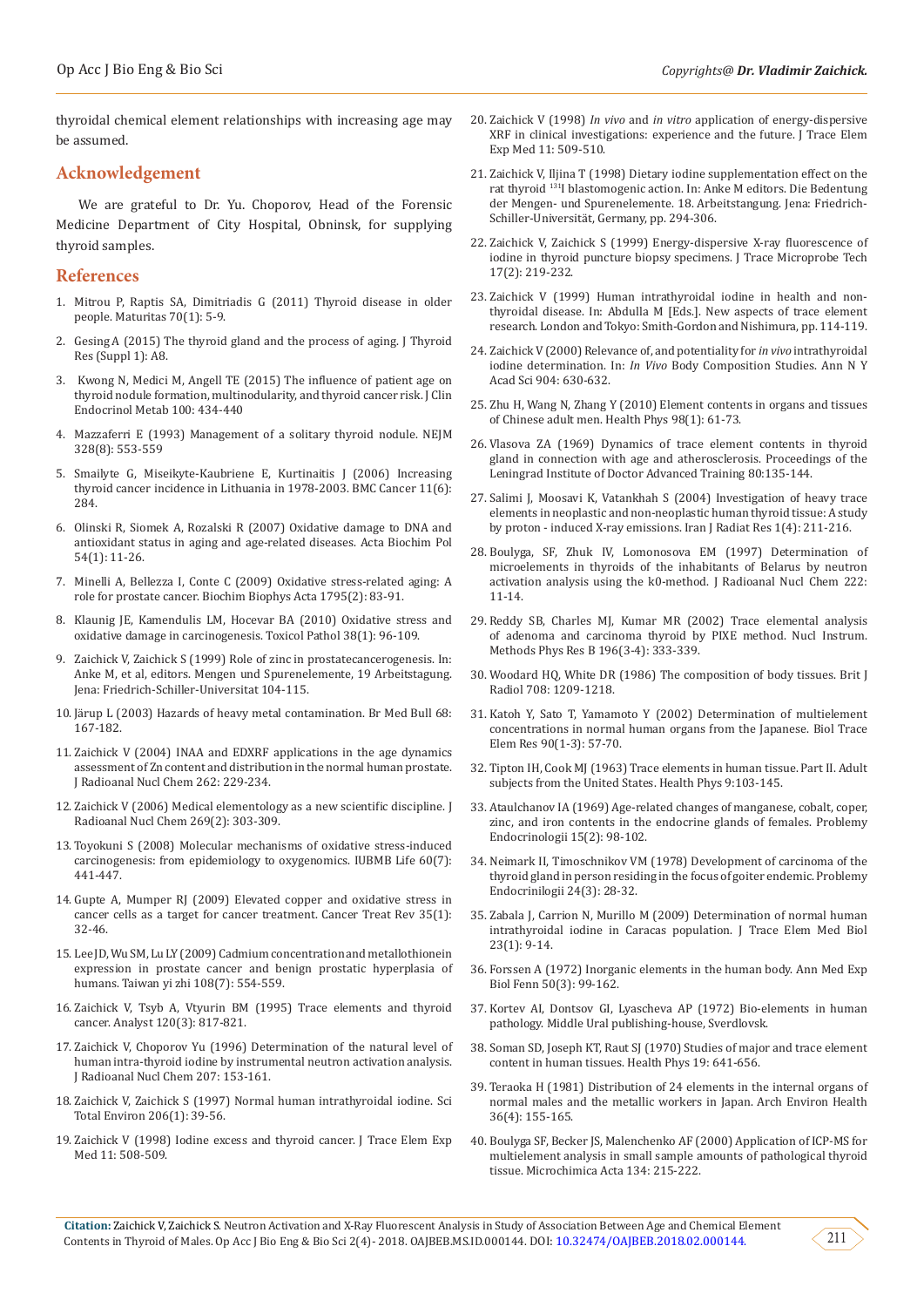- 41. Fuzailov YuM (1981) Reaction of human and animal thyroids in the conditions of antimony sub-region of the Fergana valley. In: IX All-Union Conference on Trace Elements in Biology Kishinev, p. 58-62.
- 42. [Kvicala J, Havelka J, Zeman J \(1991\) Determination of some trace](https://link.springer.com/article/10.1007/BF02062052)  [elements in the thyroid gland by INAA. J Radioanal Nucl Chem 149\(2\):](https://link.springer.com/article/10.1007/BF02062052)  [267-274.](https://link.springer.com/article/10.1007/BF02062052)
- 43. [Zaichick V \(1997\) Sampling, sample storage and preparation](https://inis.iaea.org/search/search.aspx?orig_q=RN:29019688)  [of biomaterials for INAA in clinical medicine, occupational and](https://inis.iaea.org/search/search.aspx?orig_q=RN:29019688)  [environmental health. In: Harmonization of Health-Related](https://inis.iaea.org/search/search.aspx?orig_q=RN:29019688)  [Environmental Measurements Using Nuclear and Isotopic Techniques.](https://inis.iaea.org/search/search.aspx?orig_q=RN:29019688)  [Vienna: IAEA, pp. 123-133.](https://inis.iaea.org/search/search.aspx?orig_q=RN:29019688)
- 44. [Zaichick V \(2004\) Losses of chemical elements in biological samples](http://journal.microelements.ru/trace_elements_in_medicine/2004_3/17-22.pdf)  [under the dry ashing process. Trace Elements in Medicine 5: 17-22.](http://journal.microelements.ru/trace_elements_in_medicine/2004_3/17-22.pdf)
- 45. [Zaichick V, Zaichick S \(2000\) INAA applied to halogen \(Br and I\) stability](https://link.springer.com/article/10.1023/A:1006734114204)  [in long-term storage of lyophilized biological materials. J Radioanal Nucl](https://link.springer.com/article/10.1023/A:1006734114204)  [Chem 244: 279-281.](https://link.springer.com/article/10.1023/A:1006734114204)
- 46. Zaichick V, Zaichick S (1996) Instrumental effect on the contamination of biomedical samples in the course of sampling. The Journal of Analytical Chemistry 51: 1200-1205.
- 47. Zaichick V, Tsislyak YuV (1978) A simple device for biosample lyophilic drying. Lab. Laboratornoe Delo 2: 109-110.
- 48. Zaichick V, Tsislyak YuV (1981) A modified adsorptive and cryogenic lyophilizer for biosample concentrations. Laboratornoe Delo 2: 100-101.
- 49. [Zaichick V, Zaichick S \(1997\) A search for losses of chemical elements](https://akademiai.com/doi/abs/10.1007/BF02039345)  [during freeze-drying of biological materials. J Radioanal Nucl Chem 218:](https://akademiai.com/doi/abs/10.1007/BF02039345)  [249-253.](https://akademiai.com/doi/abs/10.1007/BF02039345)
- 50. [Zaichick S, Zaichick V \(2010\) The effect of age and gender on 37 chemical](https://www.ncbi.nlm.nih.gov/pubmed/19629406)  [element contents in scalp hair of healthy humans. Biol Trace Elem Res](https://www.ncbi.nlm.nih.gov/pubmed/19629406)  [134\(1\): 41-54](https://www.ncbi.nlm.nih.gov/pubmed/19629406).
- 51. [Zaichick S, Zaichick V \(2011\) The effect of age on Ag, Co, Cr, Fe, Hg, Sb,](https://www.ncbi.nlm.nih.gov/pubmed/21354803)  [Sc, Se, and Zn contents in intact human prostate investigated by neutron](https://www.ncbi.nlm.nih.gov/pubmed/21354803)  [activation analysis. J Appl Radiat Isot 69\(6\): 827-833.](https://www.ncbi.nlm.nih.gov/pubmed/21354803)
- 52. [Zaichick V \(1995\) Applications of synthetic reference materials in the](https://link.springer.com/article/10.1007/BF00322330)  [medical Radiological Research Centre. Fresenius J Anal Chem 352\(1-2\):](https://link.springer.com/article/10.1007/BF00322330)  [219-223.](https://link.springer.com/article/10.1007/BF00322330)
- 53. [Zaichick S, Zaichick V \(2010\) Method and portable facility for energy](https://onlinelibrary.wiley.com/doi/abs/10.1002/xrs.1233)[dispersive X-ray fluorescent analysis of zinc content in needle-biopsy](https://onlinelibrary.wiley.com/doi/abs/10.1002/xrs.1233)  [specimens of prostate. X-Ray Spectrom 39: 83-89.](https://onlinelibrary.wiley.com/doi/abs/10.1002/xrs.1233)
- 54. [Zaichick S, Zaichick V \(2011\) The Br, Fe, Rb, Sr, and Zn content and](https://onlinelibrary.wiley.com/doi/abs/10.1002/xrs.1370)  [interrelation in intact and morphologic normal prostate tissue of adult](https://onlinelibrary.wiley.com/doi/abs/10.1002/xrs.1370)  [men investigated by energy dispersive X-ray fluorescent analysis. X-Ray](https://onlinelibrary.wiley.com/doi/abs/10.1002/xrs.1370)  [Spectrom 40: 464-469.](https://onlinelibrary.wiley.com/doi/abs/10.1002/xrs.1370)
- 55. [Korelo AM, Zaichick V \(1993\) Software to optimize the multielement](https://scholar.google.com/scholar?hl=en&as_sdt=0,5&cluster=7462983440740150354)  [INAA of medical and environmental samples. In: Activation Analysis in](https://scholar.google.com/scholar?hl=en&as_sdt=0,5&cluster=7462983440740150354)  [Environment Protection. Dubna, Joint Institute for Nuclear Research,](https://scholar.google.com/scholar?hl=en&as_sdt=0,5&cluster=7462983440740150354)  [Russia 326-332.](https://scholar.google.com/scholar?hl=en&as_sdt=0,5&cluster=7462983440740150354)
- 56. [Schroeder HA, Tipton IH, Nason AP \(1972\) Trace metals in man:](https://www.sciencedirect.com/science/article/pii/0021968172901506)  [strontium and barium. J Chron Dis 25: 491-517.](https://www.sciencedirect.com/science/article/pii/0021968172901506)
- 57. Legrand G, Humez S, Slomianny C (2001) Ca<sup>2+</sup> pools and cell growth. [Evidence for sarcoendoplasmic Ca2+-ATPases 2B involvement in human](https://www.ncbi.nlm.nih.gov/pubmed/11606580)  [prostate cancer cell growth control. J Biol Chem 276\(50\): 47608-47614.](https://www.ncbi.nlm.nih.gov/pubmed/11606580)
- 58. [Munarov L \(2002\) Calcium signalling and control of cell proliferation by](https://www.ncbi.nlm.nih.gov/pubmed/12429990) [tyrosine kinase receptors \(Review\). Int J Mol Med 10\(6\): 671-676.](https://www.ncbi.nlm.nih.gov/pubmed/12429990)
- 59. [Capiod T, Shuba Y, Skryma R \(2007\) Calcium signalling and cancer cell](https://www.ncbi.nlm.nih.gov/pubmed/18193646) [growth. Calcium Signalling and Disease. Subcell Biochem 45: 405-427.](https://www.ncbi.nlm.nih.gov/pubmed/18193646)
- 60. Roderick HL, Cook SJ (2008)  $Ca^{2+}$  signalling checkpoints in cancer: remodelling Ca<sup>2+</sup> for cancer cell proliferation and survival. Nat Rev [Cancer 8\(5\): 361-375.](https://www.ncbi.nlm.nih.gov/pubmed/18432251)
- 61. [Flourakis M, Prevarskaya N \(2009\) Insights into Ca2](https://www.ncbi.nlm.nih.gov/pubmed/19339216)<sup>+</sup> homeostasis of [advanced prostate cancer cells. Biochim Biophys Acta 1793\(6\): 1105-](https://www.ncbi.nlm.nih.gov/pubmed/19339216) [1109](https://www.ncbi.nlm.nih.gov/pubmed/19339216).
- 62. [Yang H, Zhang Q, He J \(2010\) Regulation of calcium signaling in lung](https://www.ncbi.nlm.nih.gov/pmc/articles/PMC3256429/) [cancer. J Thorac Dis 2\(1\): 52-56.](https://www.ncbi.nlm.nih.gov/pmc/articles/PMC3256429/)
- 63. [Mc Andrew D, Grice DM, Peters AA \(2011\) ORAI1-mediated calcium](https://www.ncbi.nlm.nih.gov/pubmed/21224390) [influx in lactation and in breast cancer. Mol Cancer Ther 10\(3\): 448-460](https://www.ncbi.nlm.nih.gov/pubmed/21224390).
- 64. [Zaichick V, Zaichick S \(2014\) INAA application in the assessment of](https://www.sciencedirect.com/science/article/pii/S0969804314000876) [chemical element mass fractions in adult and geriatric prostate glands. J](https://www.sciencedirect.com/science/article/pii/S0969804314000876) [Appl Radiat Isot 90: 62-73.](https://www.sciencedirect.com/science/article/pii/S0969804314000876)
- 65. [Zaichick V, Zaichick S, Davydov G \(2015\) Differences between chemical](https://www.ncbi.nlm.nih.gov/pubmed/25519178) [element contents in hyperplastic and nonhyperplastic prostate glands](https://www.ncbi.nlm.nih.gov/pubmed/25519178) [investigated by neutron activation analysis. Biol Trace Elem Res 164\(1\):](https://www.ncbi.nlm.nih.gov/pubmed/25519178) [25-35](https://www.ncbi.nlm.nih.gov/pubmed/25519178).
- 66. [Zaichick V, Zaichick S \(2016\) Age-related changes in concentration and](http://www.eajournals.org/journals/european-journal-of-biology-and-medical-science-research-ejbmsr/vol-4-issue-2-may-2016/age-related-changes-concentration-histological-distribution-br-ca-cl-k-mg-mn-na-nonhyperplastic-prostate-adults/) [histological distribution of Br, Ca, Cl, K, Mg, Mn, and Na in nonhyperplastic](http://www.eajournals.org/journals/european-journal-of-biology-and-medical-science-research-ejbmsr/vol-4-issue-2-may-2016/age-related-changes-concentration-histological-distribution-br-ca-cl-k-mg-mn-na-nonhyperplastic-prostate-adults/) [prostate of adults. European Journal of Biology and Medical Science](http://www.eajournals.org/journals/european-journal-of-biology-and-medical-science-research-ejbmsr/vol-4-issue-2-may-2016/age-related-changes-concentration-histological-distribution-br-ca-cl-k-mg-mn-na-nonhyperplastic-prostate-adults/) [Research 4: 31-48.](http://www.eajournals.org/journals/european-journal-of-biology-and-medical-science-research-ejbmsr/vol-4-issue-2-may-2016/age-related-changes-concentration-histological-distribution-br-ca-cl-k-mg-mn-na-nonhyperplastic-prostate-adults/)
- 67. [Zaichick V, Zaichick S, Rossmann M \(2016\) Intracellular calcium excess](https://www.ingentaconnect.com/content/doaj/2372028x/2016/00000003/00000004/art00008) [as one of the main factors in the etiology of prostate cancer. AIMS](https://www.ingentaconnect.com/content/doaj/2372028x/2016/00000003/00000004/art00008) [Molecular Science 3: 635-647](https://www.ingentaconnect.com/content/doaj/2372028x/2016/00000003/00000004/art00008)
- 68. Camargo RYA, Tomimori EK, [Neves SC \(2008\) Thyroid and the](https://www.ncbi.nlm.nih.gov/pubmed/18586897) [environment: Exposure to excessive nutritional iodine increases the](https://www.ncbi.nlm.nih.gov/pubmed/18586897) [prevalence of thyroid disorders in S](https://www.ncbi.nlm.nih.gov/pubmed/18586897)**ã**o Paulo, Brazil. Eur J Endocrinol [159\(3\): 293-299.](https://www.ncbi.nlm.nih.gov/pubmed/18586897)
- 69. Sun X, Shan Z, [Teng W \(2014\) Effects of increased iodine intake on](https://www.ncbi.nlm.nih.gov/pmc/articles/PMC4192807/) [thyroid disorders. Endocrinology and Metabolism 29\(3\): 240-247.](https://www.ncbi.nlm.nih.gov/pmc/articles/PMC4192807/)
- 70. [Miranda DMC Massom JN, Catarino RM \(2015\) Impact of nutritional](https://www.ncbi.nlm.nih.gov/pubmed/25314342) [iodine optimization on rates of thyroid hypoechogenicity and](https://www.ncbi.nlm.nih.gov/pubmed/25314342) [autoimmune thyroiditis: A cross-sectional, comparative study. Thyroid](https://www.ncbi.nlm.nih.gov/pubmed/25314342) [25\(1\): 118-124.](https://www.ncbi.nlm.nih.gov/pubmed/25314342)
- 71. Shan Z, Chen L, [Lian X \(2016\) Iodine Status and Prevalence of Thyroid](https://www.ncbi.nlm.nih.gov/pubmed/27370068) [Disorders after Introduction of Mandatory Universal Salt Iodization for](https://www.ncbi.nlm.nih.gov/pubmed/27370068) [16 Years in China: A Cross-Sectional Study in 10 Cities. Thyroid 26\(8\):](https://www.ncbi.nlm.nih.gov/pubmed/27370068) [1125-1130.](https://www.ncbi.nlm.nih.gov/pubmed/27370068)
- 72. Nagy I, Lustyik G, [Lukács G \(1983\) Correlation of malignancy with the](https://www.ncbi.nlm.nih.gov/pubmed/6616471) intracellular Na+ :K<sup>+</sup> ratio in human thyroid [tumors. Cancer Res 43\(11\):](https://www.ncbi.nlm.nih.gov/pubmed/6616471) [5395-5402.](https://www.ncbi.nlm.nih.gov/pubmed/6616471)
- 73. [Hasegawa S, Koshikawa M, Takahashi I \(2008\) Alterations in manganese,](https://www.ncbi.nlm.nih.gov/pubmed/18755401) [copper, and zinc contents, and intracellular status of the metal](https://www.ncbi.nlm.nih.gov/pubmed/18755401)[containing superoxide dismutase in human mesothelioma cells. J Trace](https://www.ncbi.nlm.nih.gov/pubmed/18755401) [Elem Med Biol 22\(3\): 248-255.](https://www.ncbi.nlm.nih.gov/pubmed/18755401)
- 74. [Aaseth J, Frey H, Glattre E \(1990\) Selenium concentrations in the human](https://www.ncbi.nlm.nih.gov/pubmed/1702666) [thyroid gland. Biol Trace Elem Res 24\(2-3\): 147-152.](https://www.ncbi.nlm.nih.gov/pubmed/1702666)